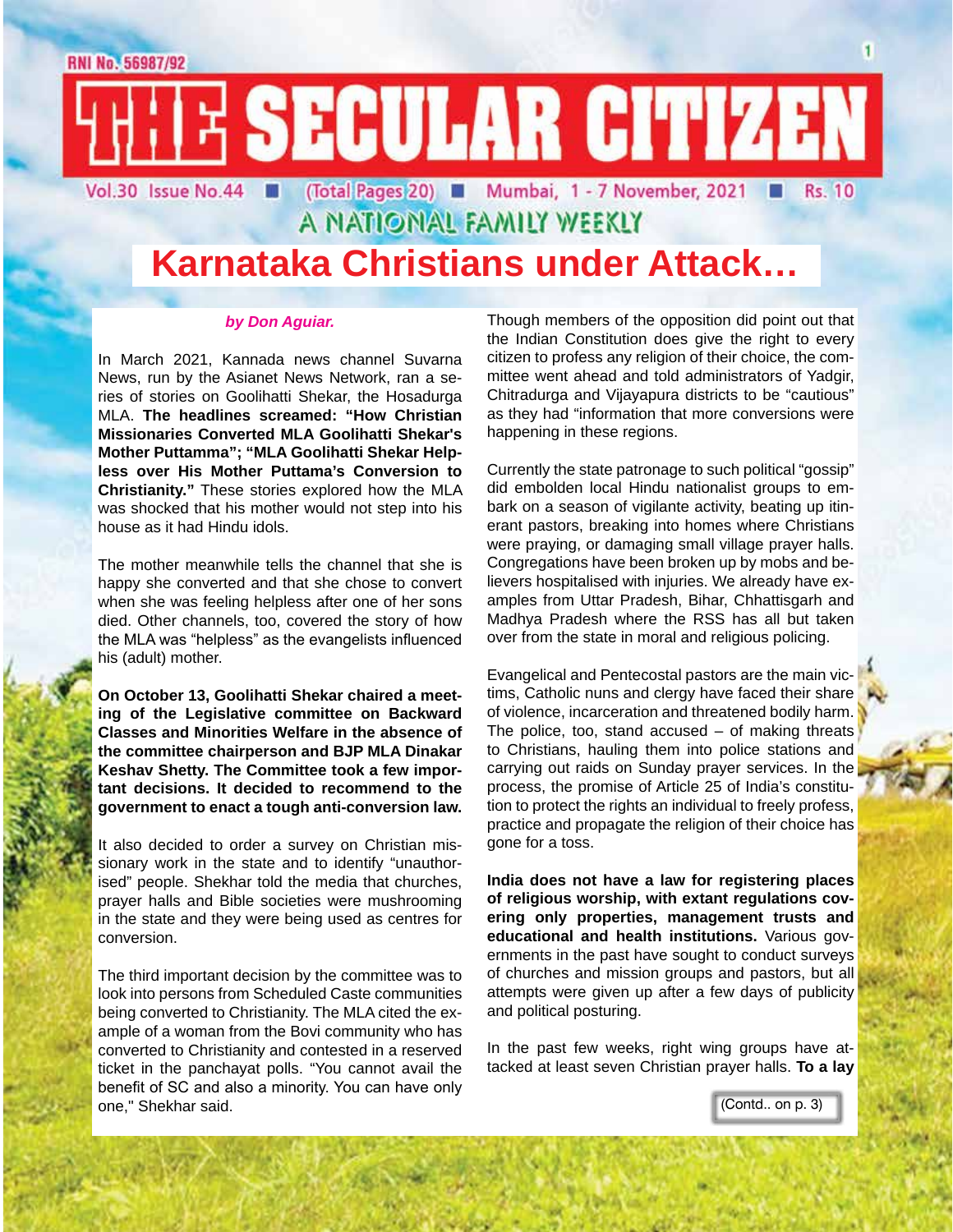### **Lakhimpur massacre**

First the Haryana CM Khattal openly asks his followers to retaliate against the farmer agitation only to draw flak from his critics. Days later, Ajay Mishra MOS Home at the centre and also a sitting MP from Lakhimpur [UP] threatens farmers openly with dire consequences if they dare to agitate in his constituency and actually received applause from the gathering. When two senior BJP leaders holding positions of power issue threats to the farmers is indicative of the fact that the BJP as a whole is anti farmer and every leader is licensed to openly threaten the farmers who have been agitating for almost a year now which is not easy facing inclement weather and hostile BJP governments. While the Modi government may be trying to tire out the agitators, they are equally determined to carry their fight forward till their demands are met. The tussle has to end somewhere and Modi has to take a lead.

Actually what happened in Kheri in Lakhimpur [UP] was not an accident. It was a pre-planned act to teach the recalcitrant farmers a lesson – something that the MOS Home had threatened to do. If the visual reports are to be believed the farmers were moving in an orderly manner without any sign or intention of creating a law and order problem. Very fact the police did not stop them is proof enough that they were not violating any law. It was only when the cavalcade of vehicles purportedly belonging to the family of the local strongman and a minister of Home at the centre moved at high speed killing four of them. Undoubtedly the car occupants were followers or well wishers of the minister. This obviously infuriated the other farmers that they indulged in lynching the occupants of the vehicle. A narrative is making rounds that the farmers killed BJP workers but in reality the occupants in the vehicle were assaulted who happened to be BJP workers. These are two different things. Whether the farmers were right in doing what they did is for the inquiry commission will look into and punish them.

The vehicle belonged to the minister and it is believed that his son Ashish was in the vehicle which mowed the farmers and it is alleged that he fled from the scene immediately thereafater. An FIR was filed with the Police in which he was named and was charged

# **VIEWS on NEWS**

u/s 302 of IPC. Of course there was a counter FIR from the BJP side against the farmers in general without possibly naming anyone for the lynching of its workers. The Opposition parties, keeping the coming UP elections in mind, decided to make a beeline to condole with the farmers and the families of the farmers who lost their lives in an incident which by no means was accidental. Apprehending trouble from all sides, a cornered BJP government decided to block all roads. There was clamour for the arrest of the minister's son but the police adopted a lackadaisical approach which infuriated the opposition and the farmers alike while the son was giving interviews to all the TV channels explaining to them at length that he was not present at the site of the incident but elsewhere. He ought to have been arrested for questioning.

There was national outcry and the court had to berate the UP Police for inaction asking if they extend the same liberties to all accused. Stung by the apex court's strictures, quick action followed which included the arrest of the accused. Our most vocal PM and HM chose to remain silent when the whole nation was shocked at the brazenness of the administration. There is a call for the resignation of the MOS so that the investigation can proceed without any undue influence and possible interference. That is a fair demand but it is a prestige issue for the BJP. Simply ignore the demand and show they do not care for public opinion. The fallout of this episode will be felt at the next elections in UP along with the failure on the Covid front. Yogiji will be on test. But with a divided opposition, victory for the Yogi government is assured.

#### \*\*\*\*\*

### **Drugs and celebrities**

Every time a celebrity is involved in some drug case, which is not something unusual, the entire media, be it electronic or the print media goes into a dizzy of sorts. All other issues, howsoever important, take the back seat. There are reporters in every nook and corner to cover every little aspect of the case giving nonstop commentary as if they are covering election results Take the case of Aryan Khan s/o famous SRK, who



until he decided to have 'blast' on the cruise ship, was a nonentity. But overnight he has acquired more fame than the father himself. It is not that this evil habit is restricted to the film world alone. There are more addicts outside but being ordinary people their cases never get highlighted in the media. The hype is created more by the media rather than the agency itself.

Drug abuse in the film world universally is an in-thing. Many big stars have even lost their lives due to this habit. It is generally believed by any ordinary mortal that the film stars because of their life style and glamour are the happiest persons on earth. One thing that needs to be remembered is that they are good 'actors' and therefore with their plastic smiles they are able to fool their fans into believing that 'all is well'. No wonder budding youngsters crave to emulate their idols in the film industry and leave their homes and come to places like Mumbai to make it big in films. A few of them are duped by unscrupulous agents – some are exploited monetarily while young girls are sexually abused.

Drug abuse by celebrities actually starts with the parties that they attend and they have many. What starts as just for fun ends up with a habit that is hard to give up. With the money power at their disposal, getting the substance is not difficult. When it comes to drugs, it is a highly secretive society. They procure their quota only from trusted sources and once the distributors get caught, it invariably leads to the end users of this highly priced substance. While it is not uncommon for agencies to conduct raids, it is highly unusual for the raiding party to 'bring along' a witness if he is acquainted with the officials. That would raise the question of conflict of interest and courts should look into this. Will the agency accept a witness suggested by the person who is being raided? Think about it.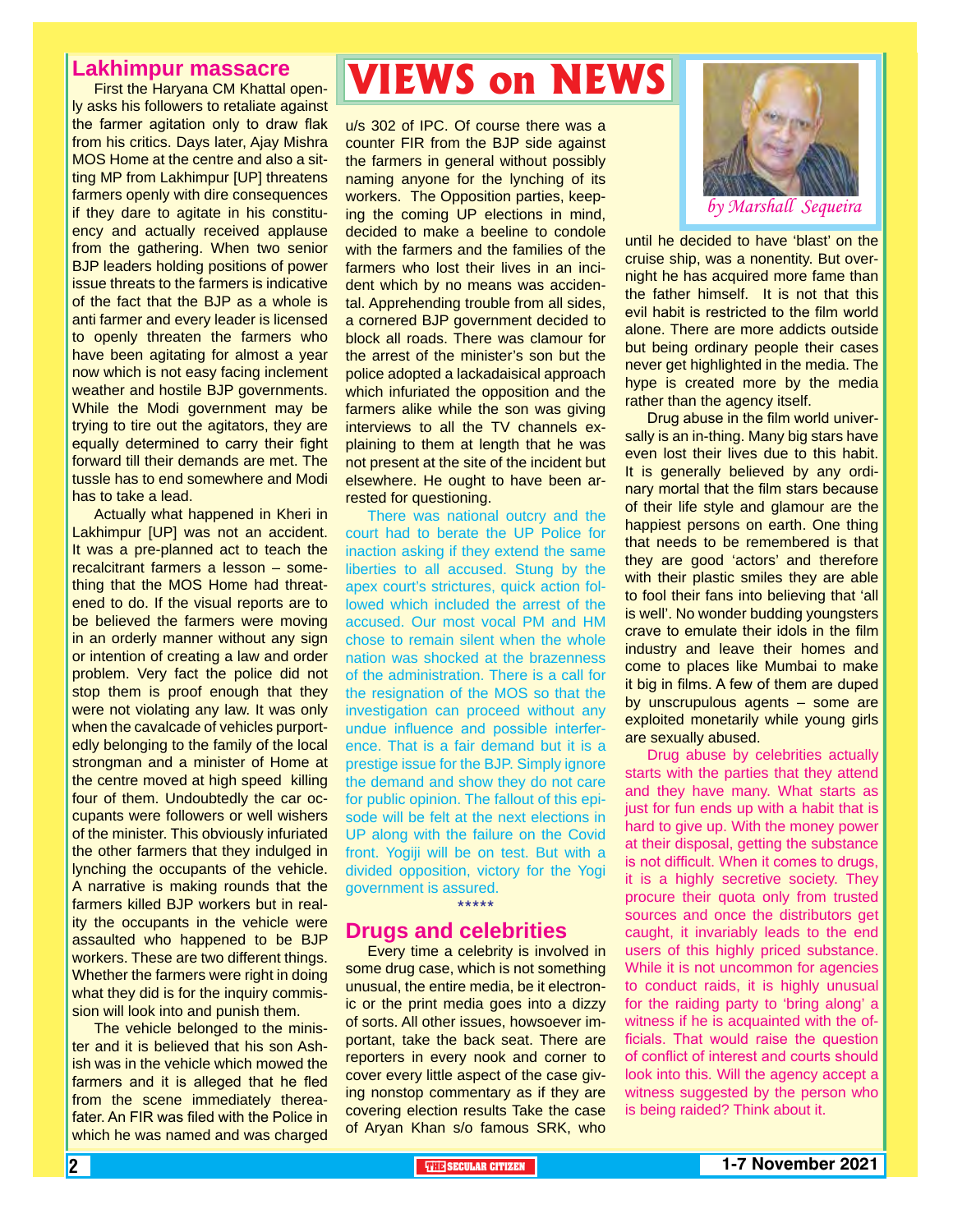| <b>THIR SECULAR CITIZEN</b>                                                                                                                                                                                         | <i><b>Advertisement. Tariff</b></i>                                                                                                                           |  |  |  |
|---------------------------------------------------------------------------------------------------------------------------------------------------------------------------------------------------------------------|---------------------------------------------------------------------------------------------------------------------------------------------------------------|--|--|--|
|                                                                                                                                                                                                                     | Over all size 21.5 cms x 27cms • Print area 18 cms x 25.5 cms                                                                                                 |  |  |  |
| A NATIONAL FAMILY WEEKLY                                                                                                                                                                                            | Full pg. back Colour (19 cms x 24 cms)<br>18.000<br>Rs.<br>Center spread colour(39 cms x 23.5 cms<br>18,000<br>Rs.                                            |  |  |  |
| Vol.30 Issue No.44 Nov. 1-7, 2021 Rs.10/-                                                                                                                                                                           | Full pg. inside Cover colour(18 cms x 24 cms)<br>12,000<br>Rs.                                                                                                |  |  |  |
| 99, Perin Nariman Street, Fort, Mumbai - 400 001.<br>Mobile: +91 9820485389 / 9820473103                                                                                                                            | Full pg. inner colour (18 cms x 24 cms)<br>10,000<br>Rs.<br>Half pg. Colour (18 cms x 12 cms)<br>Rs.<br>6,000                                                 |  |  |  |
| E-mail: secular@sezariworld.com / seculardivo@gmail.com<br>Website: www.sezariworld.com                                                                                                                             | Full page B/W (18 cms x 24 cms)<br>7,000<br>Rs.<br>Half page B/W (18 cms x 12 cms)<br>5,000<br>Rs,                                                            |  |  |  |
| <b>Editor: LAWRENCE COELHO</b><br><b>Subscriptions Rate:</b><br><b>E-paper Edition</b><br>One year (anywhere in India) Rs. 500<br>sent anywhere in the<br>Two years (anywhere in India) Rs.1000<br>world (by email) | <b>Small Size Ads B/W</b><br>12 x 12cms Rs. 2400 • 6 x 24cms Rs. 2400<br>18 x 6cms Rs. 1800 • 6 x 12cms Rs. 1200<br>6 x 6cms Rs. 700                          |  |  |  |
| Five years (anywhere in India) Rs. 2000<br>One year<br>Rs. 600 or US \$15<br>One year (outside India) Rs. 3500                                                                                                      | <b>Matrimonial Classifieds:</b><br>• Rs. 500 per insertion (for 35 words) (includes box no.)<br>Rs. 3000 for 12 insertions. (1 year The Secular Citizen FREE) |  |  |  |
|                                                                                                                                                                                                                     | Digital copy of <mark>珊瞎SECULAR CITIMAN</mark> now available through WhatsApp / Email for subscribers                                                         |  |  |  |

**worldover.** Send in your request to : **+91 - 9820485389 or secular@sezariworld.com** Our bank account details for Fund Transfer : Account Name: The Secular Citizen, Current Account No. 03552000006744, Bank: HDFC Bank, Branch : CST - Mumbai VT, ISFC code: HDFC0000355

(Contd.. from p. 1)

**observer, these attacks may seem random or even sporadic, but that is not the truth. Investigation has revealed that these attacks and the high pitch narrative against churches — supported by the BJP — are part of a well thought out plan for achieving two goals: introduce a stringent anti-conversion law in Karnataka, and prevent Scheduled Caste persons who convert to Christianity from availing reservation benefits.**

The fact-finding report highlights that a vast majority of such attacks have taken place against Christians belonging to the Dalit and the tribal communities. The spate of such incidents of hate crimes, mob violence against Christians only seems to be increasingly compounded by rallies and slogans against the community based on triggering fears and anxieties over 'religious conversions'.

Several right wing organisations admitted openly that the reason behind the increasing 'raids' on Christian prayer halls is to highlight the issue of conversion in the state. **The intent is to create an atmosphere against conversions and capitalise on it to** 

**push for an anti-conversion law on the same lines as those in the states of Uttar Pradesh, Madhya Pradesh and Gujarat.** In fact, a memorandum with key demands has been drafted by the right wing organisations, for an anti-conversion bill and on what it should entail, and demand that the Bill should be immediately passed through an Ordinance, the government should not wait till the next Assembly session where it could then be passed. The Chief Minister has reportedly granted an appointment.

They intend to step up pressure on the government with several Hindu mutts already on their side, this group of Hindutva organisations, plan to petition District Collectors to push for an anti-conversion law at the earliest. On October 21, through religious heads across the state, cutting across caste lines, they plan to give their demand in writing to DCs in all districts. They have already spoken to the head of the Puttur mutt, Pejawar Sri and Balagangadhara Swamy to join them.

**Right-wing activists say that the sudden rush to bring in ordinance against conversion is that an atmosphere has been created over the last few weeks and the sentiments of the general public has been care-** **fully crafted against conversions. They want to strike when the iron is hot.** Despite so many cases of 'love jihad' and conversions, people have been silent for so long. Now because of their campaigns, people are coming out and speaking more openly, they say. "There is an atmosphere created against conversions. So we do not want to waste any time which is why we are pushing for an Ordinance at the earliest. We are worried that the government will not bring in a law if we wait. We have already seen Christian groups objecting to the survey," they say.

**The fears which are being fuelled of Christians converting Hindus is baseless. The brutal attacks have taken place across 21 states. This is a scary situation, raising critical questions over the role and the position of the National Human Rights Commission (NHRC) and the home ministry and their failures in stopping this violence.**

Is this the beginning of the end? Right-wing activists says that churches need to be "authorised", and prayer meetings cannot be held in homes. Does it not sound like China? Bible study groups and prayer

(Contd.. on p. 7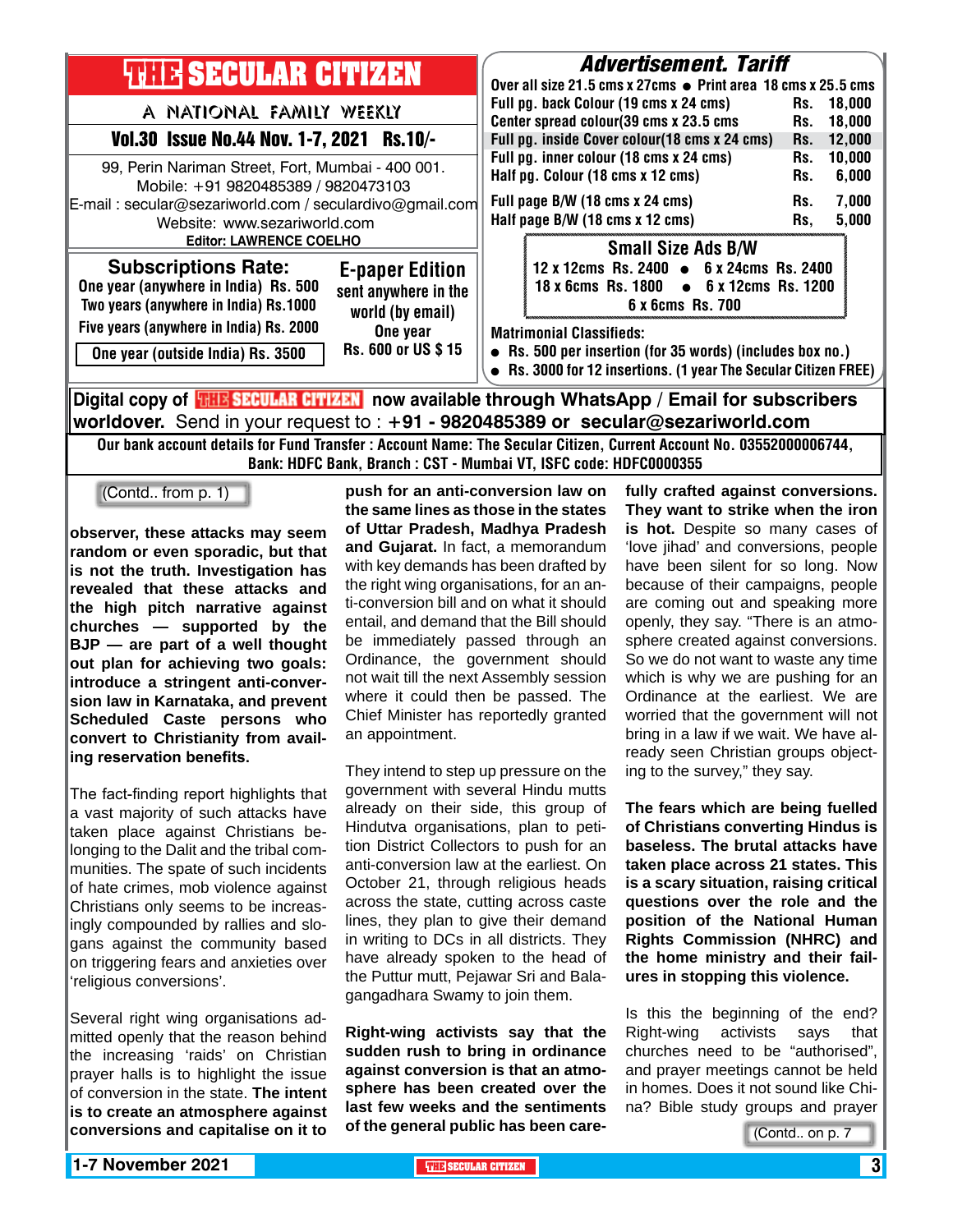

The oldest indigenous Manga-<br>
lore UFS nuns - 'Ursuline Fran-<br>
ciscan Sisters' congregation<br>
of Mangalore Province had their IX lore UFS nuns - 'Ursuline Franciscan Sisters' congregation Province Chapter at 'Shanthi Dham' Provincialate, Derlakatte from October 17th – 21st, 2021. With the theme "Repair My House", V. Rev. Sr Susheela Sequeira, the Superior General was the President of the Chapter. On the first day Bishop Peter Paul Saldanha celebrated the Holy Eucharist and gave a solemn message to the Chapter Delegates.

Thanking the Bishop Sr Rita Vas, the outgoing Provincial, said that UFS Congregation took its birth in the vicinity of Rosario Cathedral and their Founder Rev. Fr Urban Stein SJ was the first Parish Priest of the Cathedral. And Mangalore Province has 32 communities, out of which 25 are in Mangalore Diocese itself. She appreciated Bishop fittingly for his undaunted service in the diocese and his able and dynamic leadership. Bishop Saldanha, wished God's blessings on all the Sisters present and commended them for their dedicated service in the diocese and outside.

On October 19, 2021, Fr Paul Melwyn D'Souza OFM Cap., Episcopal Vicar for Religious in Mangalore diocese celebrated Holy Eucharist and prayed

for the chapter delegates. Same day the new Provincial team headed by Rev Sr Clara Menezes was elected; Councillors Sr Juliana Pais, Sr Leena D'Souza, Sr Severine Crasta and Sr Susheela Monteiro. After the prayer service they were greeted by the chapter delegates, Generalate team, community sisters and the Novices. The recent days have been filled with greetings and celebrations in honour of the new Provincial and team.

Rev Sr Clara Menezes : The new Provincial Superior, elected October 19, 2021, hails from Agrar Parish. She was the Novice Director for four years for the Novices of Mangaluru Province. She was then appointed principal of St Michael's Composite College Hubli. Later, she was the Principal of St John's International School, Phalgar, Mumbai, managed by Aldel Education Trust. After being elected to the provincial council in 2015 she has been the full time assistant to Sr.Rita the outgoing Provincial. She is well known to be Committed, reliable, social and approachable.

Brief background of the UFS order: In January 1887, the Vicariate of Mangalore was raised to the status of a Diocese by the order of Pope Leo XIII. Fr Urban Stein SJ, an able German Priest was the first resident Vicar

(1879-1888) of the Rosario Cathedral of our Lady of the Rosary at Bolar, in the heart of Mangalore (This church was named a Cathedral in 1850). In those times of economic crunch, he envisioned the immediate need for the pastoral care and education of children and women and the care of suffering in the Bundar (Old Port) area - the prime part of the town. Soon after assuming charge, Fr Urban Stein motivated a few young refined ladies of the vicinity to come forward and help in the vital task. In the fore-front was Nympha Fernandez, daughter of the Deputy Collector, who became a natural leader of this informal band and later the formal first Superior of the order. This small dedicated band of Mangalore Catholic maidens did exemplary work among the down trodden / underprivileged for their uplift - were often called the 'Angels of Bundar'.

A few decades after the Ursuline congregation was given first life by Fr Urban Stein, Fr A. Macree, who was the great Jesuit Canonist supported in writing the first Constitutions and brought the cause of the Ursulines of Mangalore before the Holy See in Rome. It obtained the seal of an integral religious congregation with its 'Canonical Erection' on May 13, 1934. It was named as the Catechist Sisters of St Ursula. There is sufficient reason to claim that the Ursuline Congregation-UFS has purely Mangalorean religious origins. The pioneer nuns and successors and majority of the members through 125 years have mostly been from local surroundings. During 1955-1958 Fr Pacificus Menezes ofm Cap brought about a major confluence in Ursuline and Franciscan spirituality and came to be called - "Ursuline Franciscans". There are several people down the line who have played a role in the development of this order. The Centenary of the 'Foundation House' at the original mother house at Bolar, (constructed in 1901) was marked in a special way. This monument can still be seen today, now the informative foundation history museum of the UFS congregation is housed here .

*-Compiled : Ivan Saldanha-Shet*.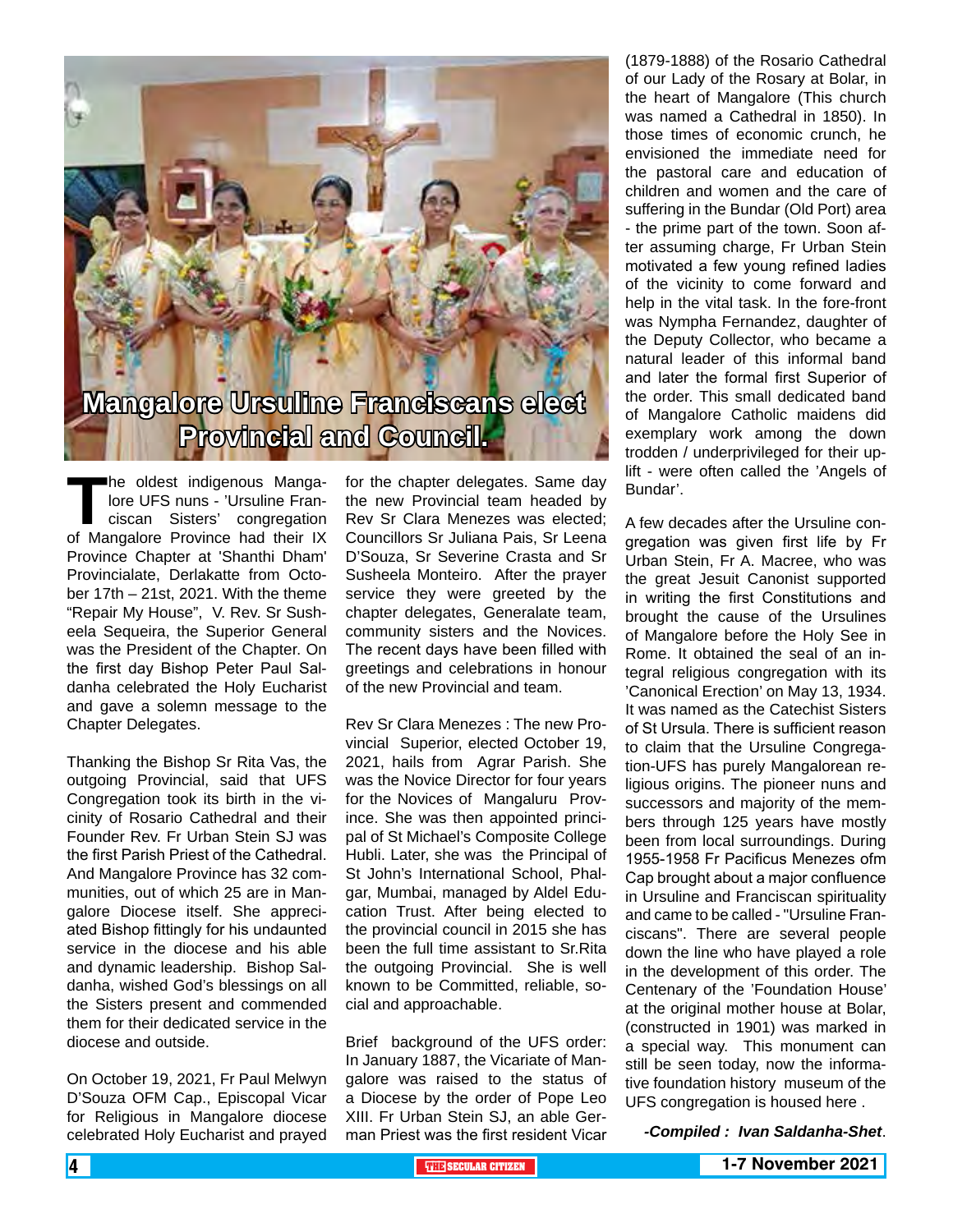

### **Covid-19 and vaccination centres**

 The second wave of Coronavirus has wreaked havoc across the country but still there are many people who are neither wearing masks nor following SOPs.

 Those who are found without the face mask must be fined heavily – even if they are VIPs.

 To tackle the Covid-19 situation in the country, there is a need for many more vaccination centres and the vaccination capacity must also be enhanced. The facilities at government hospitals to treat Covid-19 patients also needs to be scaled up.

> *—Jubel D'Cruz, Dombivili, Mumbai*

### **Church on a synodal journey**

 According to Pope Francis, one of the most precious legacies of Vatican II, is a synodal church that journeys along with the pope, bishops, clergy, religious and lay persons , listening to one another and to the promptings of the Holy Spirit , and addressing the many failures and shortcomings in the church and its structures. It is the teaching of Vatican II that the entire church community of the baptized, from the bishop to the last of the faithful together, can never go wrong in matters of faith and morals, because of the active presence of the Holy spirit. The present synodal process set in motion by the Vatican on October 7, 2021, will be 2-year long journey, culminating in October 2023.In this connection, it is pertinent to recall that the 2 consecutive synods of 2014 and

2015 connected to marriage and family, proved to be a big disappointment to those in difficult marital situations and those in same sex union. Much was expected from the deliberations, but in vain. This has cast serious doubts as to how much of lay participation in Synods really matters and contributes to the changes in church doctrine and teachings, even after listening to the voice of the Holy Spirit. Even propositions voted upon by the bishops do not find a place in the final documents, because It is the Pope as head of the college of bishops who has the final say in the final papal Apostolic Exhortations. It is hoped that Synod 2023 will not end up the same way as the earlier one----going round in circles, and back to square one.

> *— A. F. Nazareth, Alto Porvorim, Goa*

### **Radio collar for whom - Man or Beast?**

Sunil Limaye, the newly appointed Principal chief conservator of forests, in an interview, made a very interesting comment while referring to encroachments on forest land, when he said, "One cannot teach leopards, but one can teach people how to behave". He couldn't have put it better. One cannot encroach onto wildlife territory and teach the animals how to behave. Man needs to respect the rights of animals and their space. If you are venturing into the forest, you cannot escape the consequences. And that is exactly what is happening at Aarey & the Sanjay Gandhi National Park in the city.

Recently, the newspapers reported that there have been seven attacks in

45 days at Aarey. Can we take that as animals teaching humans how to behave? In short, to keep off their territory! It's time we give the wild animals their due. But what is the response of the authorities? The forest department has planned to radio collar a trapped leopard to monitor his movements. This move of the forest department to radio collar the trapped leopard is deplorable. In fact, according to the newsreport, two other leopards have already been fitted with the Radio collar in order to study their movements in Aarey & SGNP. Are these animals criminals, that we need to track or study their movements? What do they want to study, who is going to be their next victim?

Come to think of it, if anyone needs to be radio collared, it is we humans, because we have forayed into animal territory. Human beings need to be radio collared to study their movements, to know when the next incident of murder or rape is going to happen. The authorities need to be practical.

Needless to say, as far as encroachments on forest land is concerned, they need to be dealt with a firm hand. We cannot continue to provide alternative free accommodation to them. The authorities ought to be more vigilant and stop further encroachments and remove all present encroachments immediately. We should stop people rushing in where Angels fear to tread. Enough is enough!.

> *—Melville X. D'Souza Orlem, Malad.*

**Promote your products and services. Find new clients**

*Advertise in*

**HHIIX SECULAR CITIZEN** 

*Contact:* **Tel.: +91 9820485389 / 9820473103** Email: secular@sezariworld.com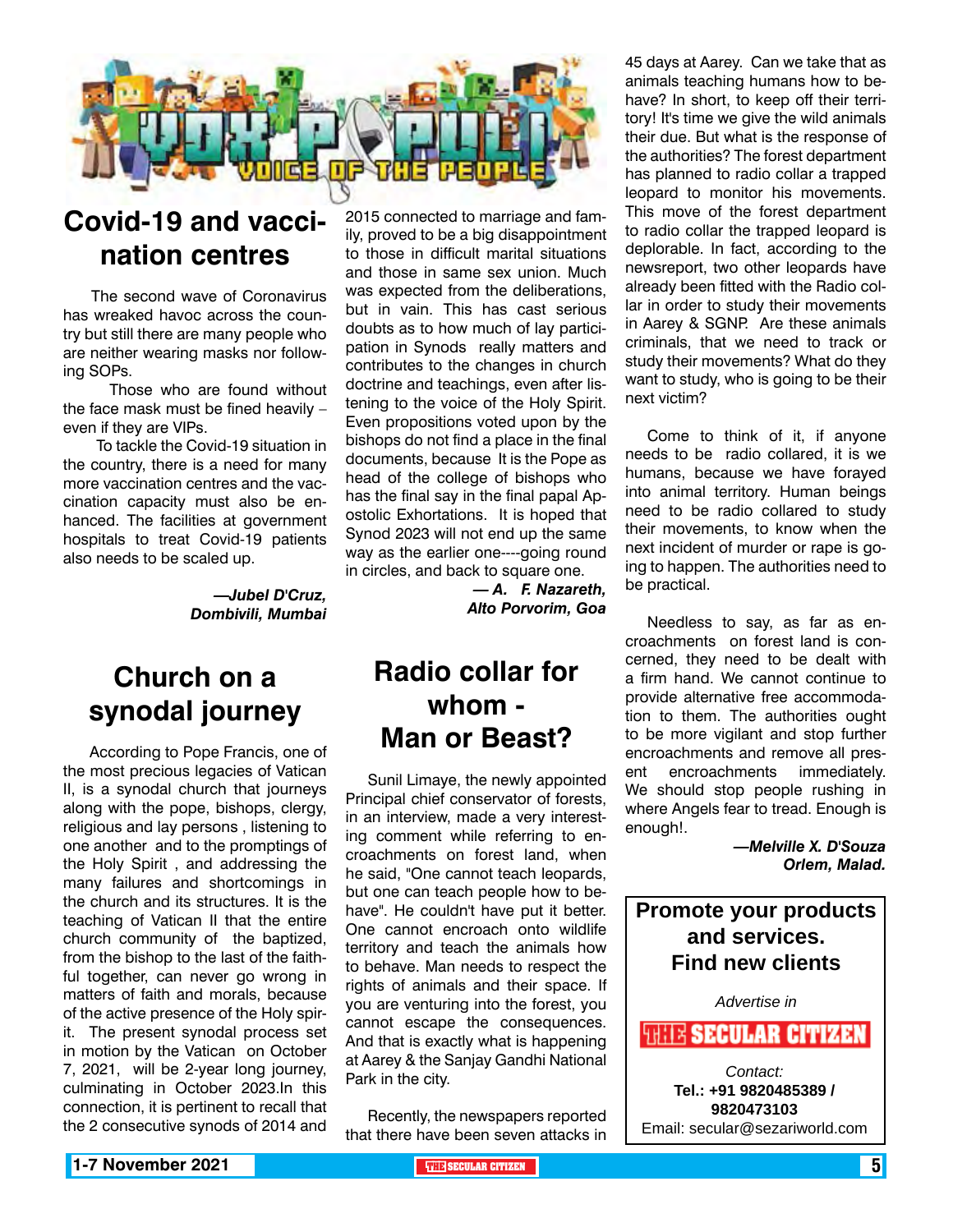# **A Matter Of Trust**

**The Term of Franch Strom different parts of India sent me the now viral letter about priests and trusts. The letter No 0899/21/IN dt 8/10/21 is writ-**India sent me the now viral letter about priests and trusts. The ten by Abp Leopoldo Girelli, the Apostolic Nuncio to India. It is addressed to the bishops of Tamilnadu and makes interesting reading, meriting circumspection.

The Nuncio's attention was drawn to several priests in Tamilnadu establishing private trusts "registered under the guise of Non Governmental Organizations ostensibly to help those in need". The Nuncio writes that "all too often they become financial and political power bases for the priests involved". He continues that priests and religious

should not be associated with autonomous trusts/societies/companies, unless they are specifically approved by the bishops concerned.

He then quotes Canon Law. Priests are not permitted to take up the management of goods belonging to lay per-

sons or secular offices which entail an obligation of rendering accounts. They cannot even stand as personal surety for such acts without the bishop's permission (cf Can 285:4). He goes on to say that Canon 286 states that "clerics are prohibited from conducting business or trade personally or through others, again without the bishop's permission. Non-compliance would attract penal provisions, according to their gravity, as per Canon 1392.

He then "recommends" that the Tamilnadu bishops formulate guidelines

**Please renew your subscription if expired. Mention your subscription no. while sending the renewal amount**

for such activities. The bishops are to ascertain details of personal trusts run by priests. They should be closed down and no new ones permitted. Genuine trusts may be brought under diocesan control and there should be no sole trusteeship whatsoever.

On the face of it this is a bold and pragmatic step by the Nuncio and needs to be fully appreciated. However, I see it as a conundrum, raising more questions than it answers. Here's why.

1.If by the very nature of their vocation priests are not supposed to indulge in trade and commerce, then why should the bishop permit it at all? Take the Rupees Thirty Crores

(Three Hundred Million) cash scandal in Jalandhar diocese on 29/3/2019. The Punjab police raided a church premises and recovered several Crores in cash. Note that this was just two days before the close of the financial year, when most businessmen start padding up their books. The Model Code of Conduct for the Lok Sabha elections was also in force that

specifically bans the possession of large amounts of cash. It is also contrary to Income Tax rules. The real shocker though is the "Important Clarification" issued by Bp Agnelo Gracias, the Apostolic Administrator. It was published on page 9 of the diocesan magazine "Christward' in April and states, inter alia, that a group of companies was being run under the name of Sahodhaya for supply of text books, smart boards, training of security personnel and construction work. These "companies" were not run by the diocese, but by some diocesan priests with due permission and within the ambit of law. Fourteen Crores had already been deposited in the bank and the remaining amount of Rs 16,65,00,000/- was being counted by a single bank employee late at night when the police raid took place! Docile and gullible Catholics swallowed this story hook, line and sinker. I didn't.

- 2.The next example is of Bp Gallela Prasad of Cuddapah diocese. In the wake of ample evidence of diversion of funds to his alleged mistress and son, he was removed from office and now resides in St. Patrick's School, Gandhinagar, Chennai. The moot question is, "What happened to the misappropriated funds?" Is this not a betrayal of trust? Where is the recompense and restoration that should form part of repentance?
- 3.What about Bp Franco Mulackal, again of Jalandhar, who is being tried on multiple rape charges? Who is funding his expensive lawyers in Kerala and even in the Supreme Court? How can he continue to reside in the Bishop's House in Jalandhar, when he is facing such serious criminal charges? In contrast, the poor victim faces shame and trepidation. Did not the bishop betray the trust of a woman religious over whom he exercised authority?
- 4. Bp K.A. William of Mysore is also in the news for multiple counts of betrayal of the trust reposed in him. 37 priests of his diocese have submitted a written complaint against him that includes allegations of murder, sexual molestation and financial misappropriation. On 15/8/2020 Cardinal Tagle ordered him to undergo a paternity test. No action taken. The Nuncio appointed an Enquiry Committee (EC) that made two visits to the diocese in March and July this year. Several witnesses deposed, even on oath. Dossiers of evidence were submitted. All we know is that the EC ordered him to desist from selling a 269 acre coffee estate in Yercaud, TN. On the complaint of the parishioners of Nagavalli the Senior Civil Judge, Chamarajnagar, passed a restraining order on 22/8/21, against the bishop selling off the parish property. The dossier alleges financial misappropriation running into several Crores, and

(Contd.. on p. 7)

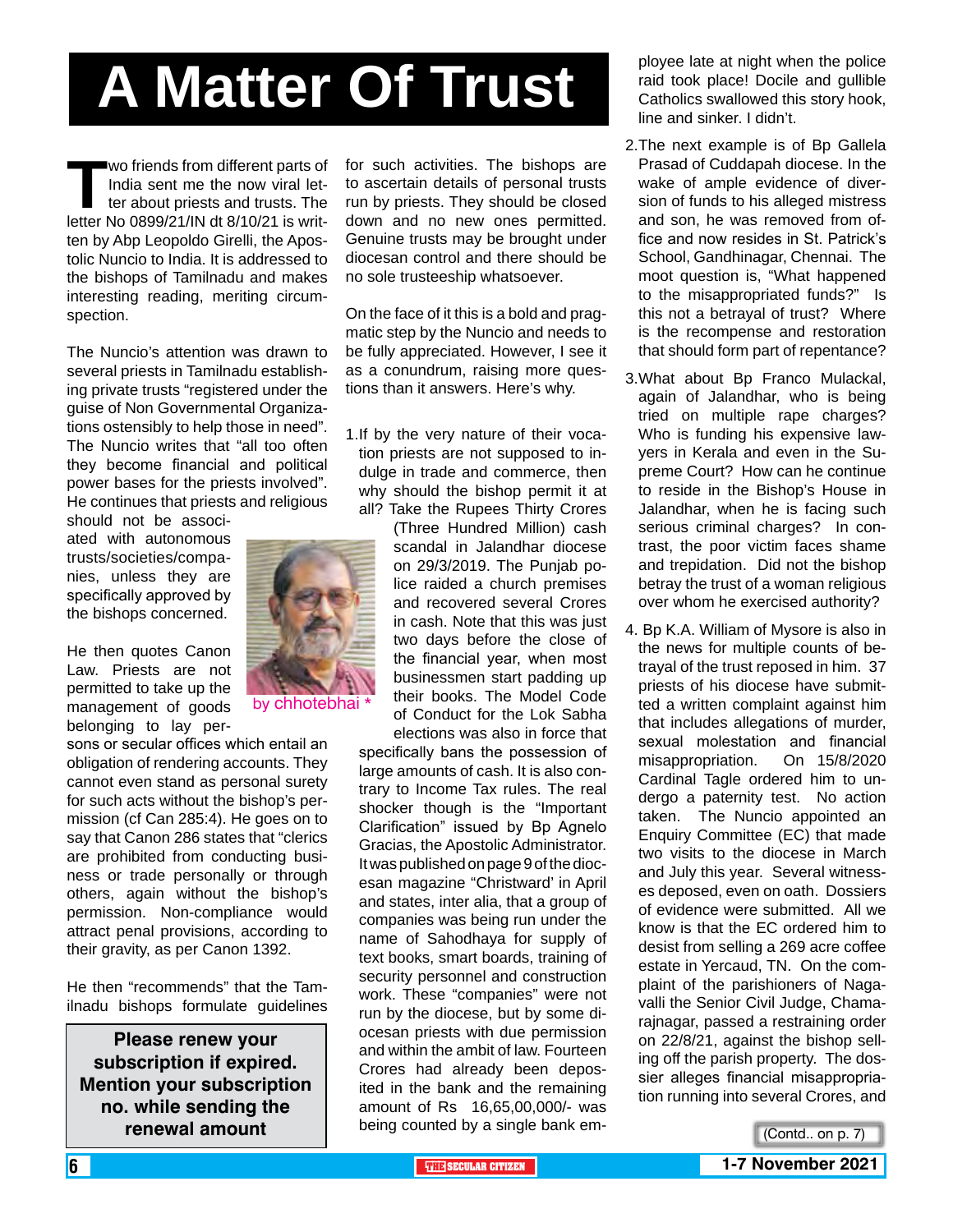lists Rupees Thirty Three Lakhs put into personal Life Insurance in 2016, just before he was appointed bishop. If the EC report does not reflect these allegations, or the Nuncio refuses to act on it, then again it will be a huge betrayal of trust.

- 5.There are several other provisions in Canon Law that would merit the Nuncio's attention. Canon 284 states that clerics should wear suitable ecclesiastical dress. Do they? Canon 282 says that they should have a simple way of life and avoid anything that smacks of worldliness. I presume that includes fancy cars, electronic gadgets, photographic equipment, watches, perfumes and liquor. Canon 277 says that clerics are obliged to observe perfect and perpetual continence, not just celibacy. So all and every sexual act or stimulus is out. Canon 276:2 imposes the obligation of the liturgy of hours. How many priests do we see today with their breviaries? They seem to have been replaced by briefcases. Canon 279 warns against profane novelties and pseudo-science. This is a tough task.
- 6.Trusteeship cannot be limited to an organization. More importantly, it is a huge responsibility that a priest or a bishop voluntarily accepts to carry. But seen in its strictly legalistic sense we find that in the Bombay Archdiocese, the parish priest is the sole trustee of the parish. Attempts by the Charity Commissioner to curtail this hegemony or monopoly have failed. Most dioceses are registered as societies, trusts or even as companies. Legally therefore their trusteeship (stewardship) is limited only to the members of such bodies. The common people have no locus standi, and cannot hold such jurisdical bodies accountable. Courts function on legalities, not moralities; so in the absence of any other checks and balances, such trusts, by their very opaqueness, breed mistrust.

**In India we have various civil laws** 

### **to govern religious places.**

The Sikhs are governed by the rules of the *Shiromani Gurudwara Prabandhak Committee.* Muslims have *Waqf boards* and in many States there are *Devasom Boards* to manage big temple trusts. There have been attempts in Kerala to bring in legislation to manage/control church properties, but the all powerful hierarchy has stymied such attempts.

So what does the laity do about trusts, trusteeship, the trust deficit or even the betrayal of trust? Part of Pope Francis' agenda on Synodality is to break this hegemony. He calls it the curse of clericalisation that is not according to the mind of Christ. Vatican II was about the devolution of power in collegial and fraternal relationships. It didn't happen. The present Synod could meet the same fate. Yet I believe that "hope springs eternal in the human breast".

How does one restore power parity, as in a weighing scale? Either one removes some weight from one pan, or adds weight to the other. The first option is what happened during the French Revolution when the people grabbed power from both the monarchy and hierarchy. The other alternative is much slower, the Ambedkar approach, that knowledge is a power. The ignorant laity should stop blaming others and became knowledgeable and aware. Secondly, it must build its own financial resources and institutions. Just like the Tatas and Azim Premji, Catholic industrialists and leaders should focus on becoming economically independent. In this context I welcome the clamp down on easy access to foreign funds that made the hierarchy/ clergy even more self-sufficient and the laity redundant. Then, and only then, will the powerful hierarchy/clergy take note of you. Till that happens all we will get is cautionary notes from the Nuncio on trusteeship. May this Synod be an opportunity for the laity, the somnambulant giant, to come of age.

> *• The writer is the Convenor of the Indian Catholic Forum*

meetings in homes have suddenly become "unauthorised, illegal and anti-national". Does this mean that in SCC (Small Christian Community) meetings - not only can goons barge into your home and terrorise you and get away with it, but the police themselves are now "authorised" to come into your home and arrest you.

Rev Peter Machado, Archbishop of Bengaluru, in a statement issued on Friday, expressed concern over the survey ordered by the committee. "In the background of the conversion bogey and anti-religious feelings that are being whipped up, it is dangerous to make such surveys. With this, our community places of worship as also pastors and sisters will be identified and may be unfairly targeted. We are already hearing of such sporadic incidents in Karnataka….Further laws will only be tools in the hands of a few to hound and persecute the innocent," he said.

And while Christians are the target, not many seem to realize that the 20 percent or so population of Dalits in the country is effectively denied the freedom to choose the faith they wish to follow in such a scenario. While the Constitution had guaranteed rights to profess, propagate and practice any religion, is there a need of an anti-conversion law given enough safeguards have been enshrined in the Constitution.

### **THEIR SECULAR CITIZEN**

News items, Articles, Stories, Opinions, interviews, Poems, etc. may be sent in -

on WhatsApp: +91 9820485389

#### Via Email:

secular@sezariworld.com news@sezariworld.com seculardivo@gmail.com

### by Post

**The Secular Citizen** 99, Perin Nariman Street, 1st Floor, Fort, Mumbai 400001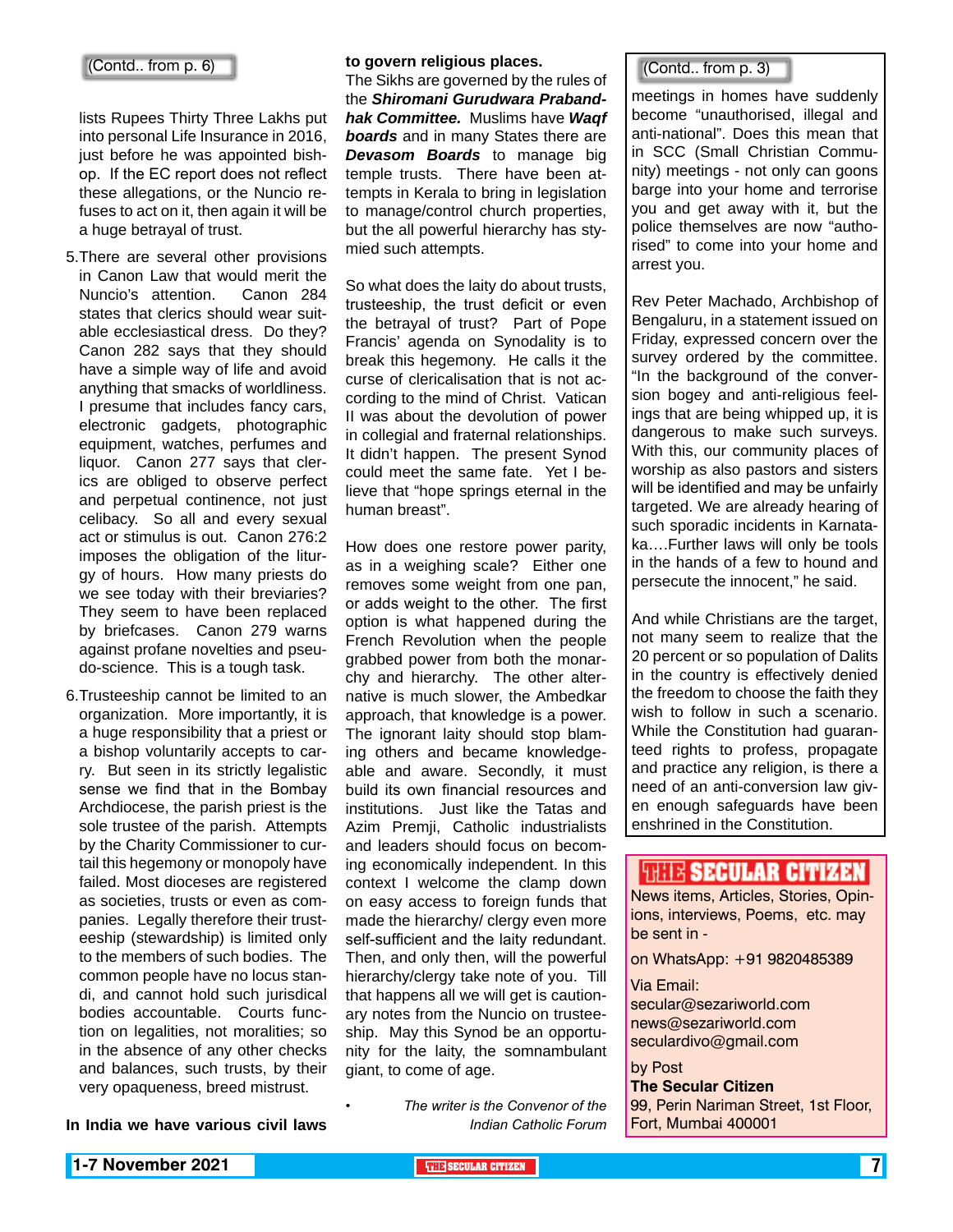### **Christian Communications Media -**



**O**ne of the most significant an-<br>
is the observance of COMMU-<br>
NICATIONS DAY/WEEK/MONTH in nual practices of the Church is the observance of COMMU-NICATIONS DAY/WEEK/MONTH in different parts of the Catholic world at varying times of the year. Since its formal introduction by Pope Saint Paul VI in 1967, its observance is closely linked to the Solemnity of the Ascen-

sion. And appropriately so, given that May is also considered the month of the Holy Spirit, through whose power the Apostles became firebrand communicators of the Lord's Passion-Death-Resurrection mystery to the ends of the Earth! In India, however, November continued to be observed as COMMUNICA-TIONS MONTH by the CBCI until recent times.

More significantly, in November, the 10-branched Pauline Family [PF], two of whose congregations are actively involved in the communications apostolate, also celebrates the Feast of its Founder, Blessed James Alberione [1884-1971]. Alberione, the initiator of the Pauline Apostolate of the Media of Social Communications, always reminded his adherents that they were born of the Word and of the Eucharist. As such, the Pauline Family's mission essentially stands as 'Living and giving to the world Jesus Master, the Way, the Truth & the Life', through all and any available means of social

communications at any given point of time. The one scriptural passage the Pauline Charism clearly gives flesh to, is:

"In the beginning was the Word. And the Word was with God, and the Word was God. He was in the beginning with God. All things were made through him, and without him was made noth-



Louis D'Souza

him, life which was also light for all people. The light that shines in the dark; the light that darkness could not overcome" (John 1:1-5). The above passage, on the

ing that was made. Whatever came to be, found life in

one hand, strikes a chord in every believer involved in the media, challenging our per-

ception of its impact on faith and morals in communication. On the other, it could help prevent its purely commercial use, sans the intervention of heart and Spirit.

The Ethical way - It's plain to see that the 'Word' John refers to is none other than Jesus. The Church says: "…, all human communication is grounded in the communication among Father, Son, and Spirit. But more than that, Trinitarian communion reaches out to humankind: The Son is the Word, eternally "spoken" by the Father; and in and through Jesus Christ, Son and Word made flesh, God communicates Himself and His salvation to women and men" (ETHICS IN COMMUNICA-

TIONS, 02 June 2000). In the light of the Church's ethics related concern, isn't it imperative that we introspect on how we look at the use of both, the written and the spoken word, be the medium a pen or a microphone, a book or a film, as an expression of the eternal Word-made-flesh?

The Eternal Word expresses Himself in a myriad ways, not least being nature in all its hues. However, His profoundest expression is through human words and actions. And so, rising to Saint Paul's maxim of putting our heart into all that we do (cf Colossians 3:23) – naturally, communications included! – we could earnestly ask ourselves: Do we make judicious use of words in our conversations? Do our words and actions express the unmistakable bond of unity existent in the Blessed Trinity? The use, misuse and abuse of the word have been of concern from time immemorial. In fact, when Alberione founded the Society of Saint Paul [1914] and the Daughters of Saint Paul [1915], it was precisely for the purpose of countering the evil effects of the improper use of the word in the media with the salubrious effects of the proper use of the same. The media has since come a long way, with new means of communication, both print and electronic, dominating the scene, the 'internet' and the 'smartphone' leading the way. The Church acknowledges that these media, if properly utilized, can be of great human service, since they greatly contribute to our entertainment and instruction apart from promoting the Kingdom of God (cf Inter Mirifica, 4 December 1963, n 2).

Ground reality - A deeper reflection on the issue would indicate that the expression of the Word takes place each time we utter what is right, the truth to be precise, while its distortion occurs with the utterance of falsehood portraying the unseemly side of human nature.

The ethical handling of 'communications' is of vital importance at every level. And that is what goes to make writing-editing and publishing-printing

(Contd.. on p. 9)

**8 THE EXECUTIVE SECULAR CITIZEN 1-7 November 2021**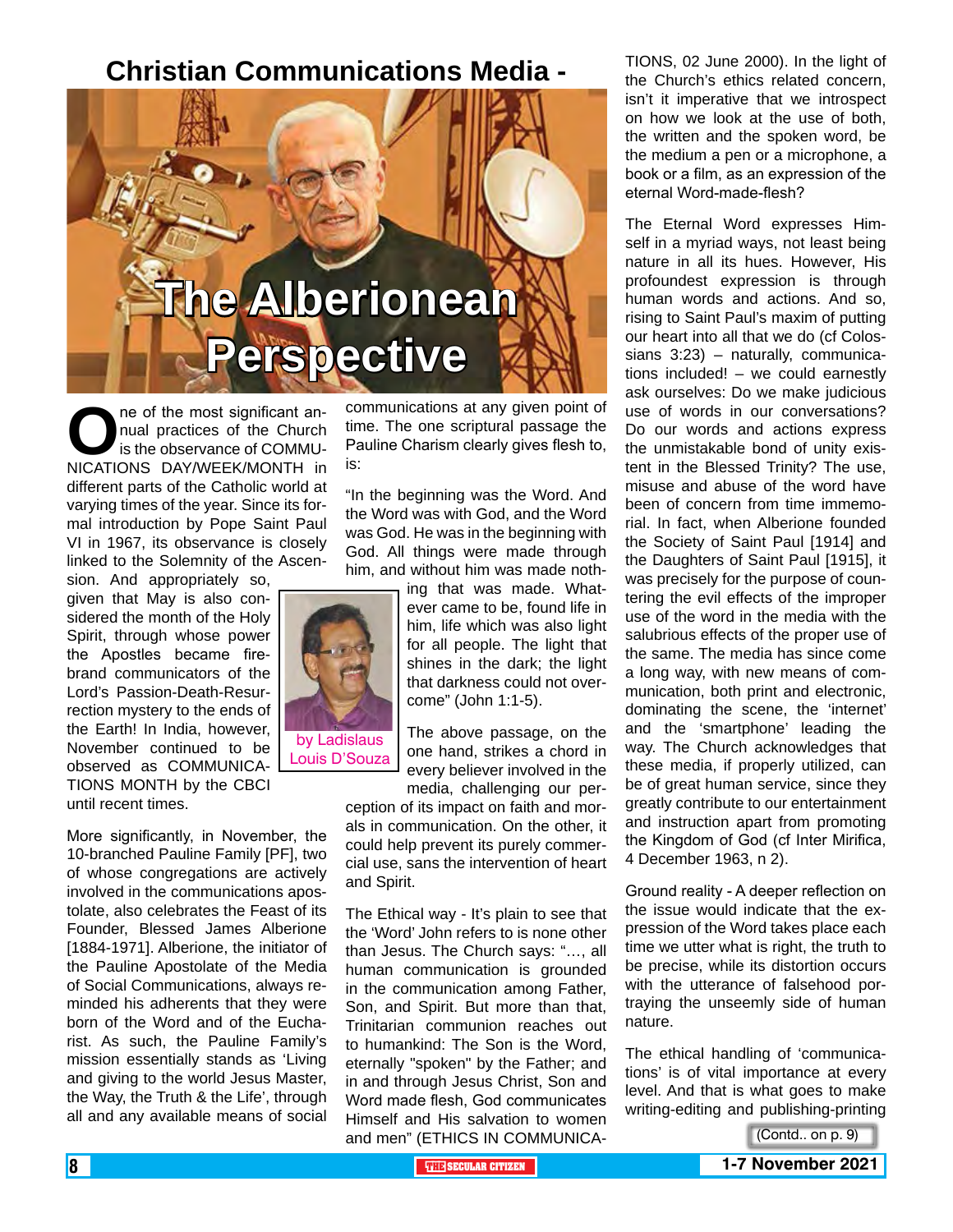### (Contd.. from p. 8)

more than just a commercial career for a Christian. Treating it as an apostolate, a Godly mission as it were, ensures that due care is taken to edit the text of what is due to be printed: books and magazines, news periodicals or parish bulletins, correspondence and notices and a lot else. Paying attention to every detail, from spellings to grammar, correctness of data to punctuation, is vital to the effect one wants the text to have on the reader—something that a supposed 'workable knowledge' of a language can never help achieve.

Whither responsible journalism? -Against this backdrop, we need to urgently examine the role of Christian journalists and journalism. Andy Crouch, former executive editor of Christianity Today, provides the most intriguing yet most helpful explanation of the calling of the Christian journalist when she says that the role of the journalist is to "make complicated things clear, quickly, for people who could be doing something else, in the service of truth." This entails promptly communicating issues clearly, using relatively fewer words and/or images.

For Crouch, advertising is purely commerce whereas Christian journalism serves truth and justice. Presenting the truth being our main priority, our role as journalists combines basic research with writing skills that are seen as unique and important enough for people to find journalism interesting and appealing.

American politician, William Allen White [1868-1944], says, "Dip your pen into your arteries and write." If that is what the life of a journalist is supposed to be, how much more that of a Christian journalist! Sarah Mc-Donald, English middle-distance runner, states that "not only is the writing process immensely more difficult than it appears, but writing is the act of taking something from within the author and recording it on paper. The innermost workings of a human being are revealed through the written word. Therefore, it is important for Christians in the field of journalism to understand what they believe and how it relates to the world on which they are reporting."

The bottom-line is 'truth' - nothing but the truthfulness of all that is communicated, the correctness of what one utters or writes, the validity all that a publishing house publishes. "What is truth?" (Jn 18:38) asked Pilate of Jesus whose claim "I am the Way, the Truth and the Life" (Jn 14:6) he probably had never heard. If Jesus is Word-Truth, it follows that those in the media are involved in communicating Jesus himself. Now isn't that an awesome responsibility!

An important aspect of communication that thus comes into focus here is 'editing'. The Editor ought to bear in mind that there is nothing like "too much editing". Put simply, copy-editing is like doing the laundry. Whether by means of hand-wash, machine-wash or dry-cleaning, the dirt must come off every garment, no stain, however stubborn must be allowed to remain; once dried, you'd check for tares and missing buttons and set the garment right before subjecting it to a thorough ironing job. That is what editing is like! "…the copy-editor is the reader's advocate and the author's ambassador." Implicitly, the copy-editor "works through the typescript and illustrations in detail, reading for sense and checking for style and consistency" [Judith Butcher's Copy-editing, Cambridge University Press]. That's doing the laundry at its thorough best!

The task of the editor, though thankless for obvious reasons, yet nevertheless power-packed, is crucial and can either make or break the effect of a given article or book, not to speak of the sale (or lack of it!) of a given publication! Indeed, says Butcher, "The good copy-editor is a rare creature: an intelligent reader and a tactful and sensitive critic; someone who cares enough about perfection of detail to spend time checking small points of consistency in someone else's work,..." Such attention to detail entails both knowing the similarity of words as well as discerning the difference – e.g. aloneness is as different from loneliness as Sunday is from Sabbath, and

chalk from cheese.

While editing manuscripts of books calls for expertise of one kind, editing a magazine or newspaper or even a parish bulletin calls for expertise of another kind. Choosing an article, positioning a news story, strategizing the location of an advertisement or announcement in a given periodical calls for sharp intellect and foresight. Of course, as Butcher avers, "Copyeditors need not be experts on the subject of the work but must be able to interest themselves in it in order to try to put themselves in the position of the intended readers." Saint Paul and Blessed James Alberione would approve! In fact, the latter once said, "For us, editorial work is not a ministry, but the ministry. Our main time is dedicated to editorial work, while other ministries receive only fragments of our hours." It is thus vital that the editor ensures that what he endorses for publication is in accord with natural law and Catholic teaching.

Communications and the Laity - The Christian press—if one may call it so—is a collaborative effort between Clergy, religious and laity. Indeed, as Pope Saint Paul VI insists, "A good press should be fostered. To instil a fully Christian spirit into readers, a truly Catholic press should be set up and encouraged. Such a press—whether immediately fostered and directed by ecclesiastical authorities or by Catholic lay folk—should be edited with the specific purpose of forming, supporting and advancing public opinion in accord with natural law and Catholic teaching and precepts" [Inter Mirifica, 04 December 1963]. One of the first to recognize the significance of this fact, nearly five decades before the promulgation of this decree, was Blessed James Alberione. After establishing the first two branches of the Pauline Family, he instituted eight other institutes, the first of these being the Union of Lay Pauline Cooperators [1917]. Its avowed purpose was to go where religious cannot go and to do what religious cannot do, in effect giving laypeople their due. Was it for nothing

(Contd.. on p. 10)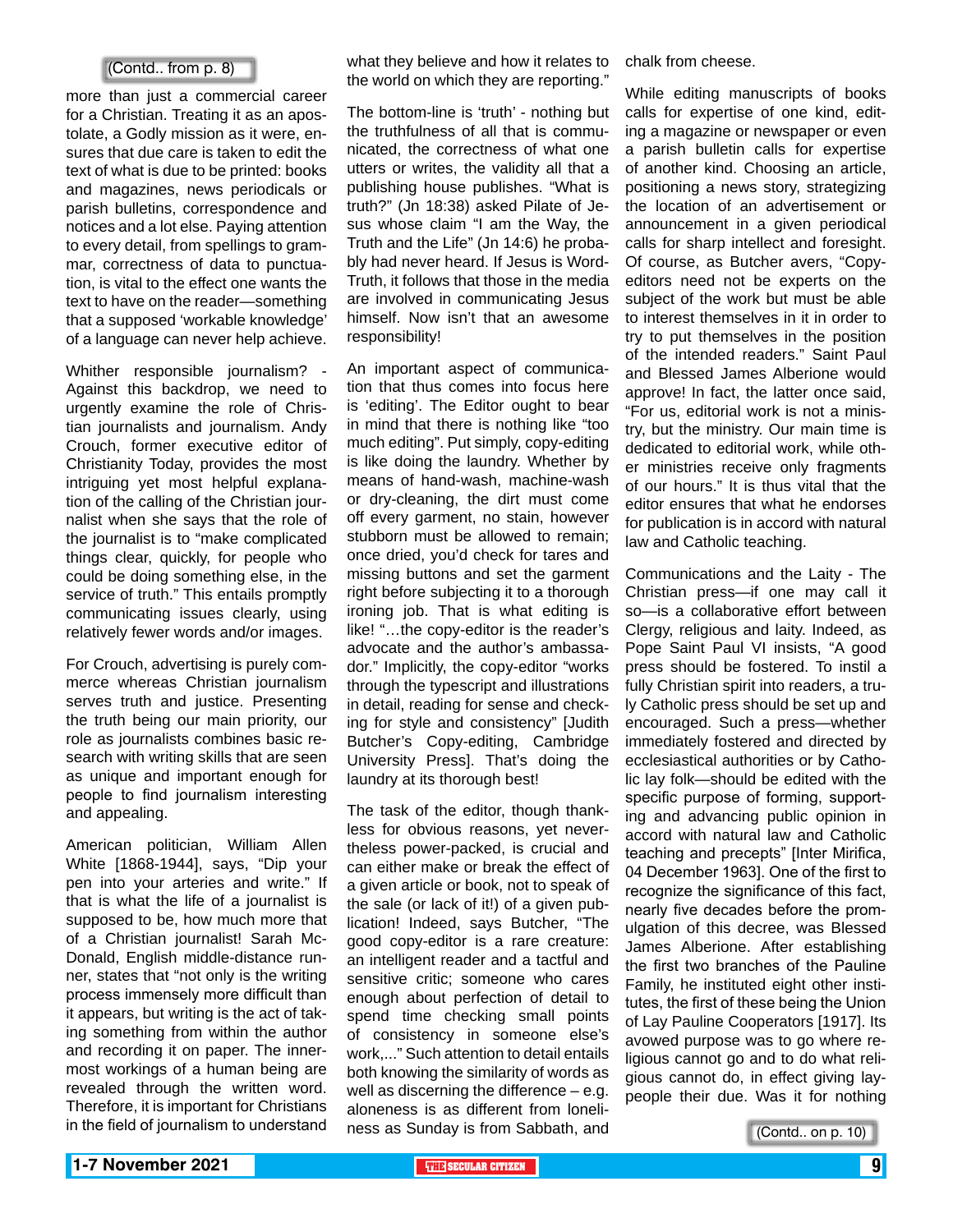### (Contd.. from p. 9)

then that Pope Saint Paul John Paul II called him the "First Apostle of the New Evangelization"?

A common element of social communications that has become the key feature of the way we communicate is WhatsApp [WA]. Undeniably, however, this facet has also proved to be the bane of several relationships. Indeed, how often haven't we received on WhatsApp such messages as "The cure for Cancer has been found! Please forward this to as many people as possible and as fast as possible in the interest of all those who are suffering from this disease"? In fact, such positive sounding news would have been considered 'good news' were it not for the fact that it literally constitutes fake news, what with contact particulars indicated non-existent! Strangely, most of those who circulate such stuff consider it an act of 'service' and are quick to take offence at the news shared being termed 'fake'; as for the recipient, it's a question of probity and fairness.

Gossip-dominated WhatsApp - a 'Forwarding' enterprise? - Determining what is good for WA users and what

### Subscriptions for **RENEW SECULAR CITIZEN**<br>Renewal as well as New, can be

sent through Bank Fund Transfer to any one of the following banks:

Bank: HDFC Bank Branch : CST - Mumbai VT Account Name: The Secular Citizen Current Account No. 03552000006744 ISFC code: HDFC0000355 or Bank: Citizen Credit Co-op Bank Ltd., Branch : Colaba, Mumbai Account Name: The Secular Citizen CurentAccountNo. 2090031000000489 ISFC code: CCBL0209003

Please inform us through email: secular@sezariworld.com or through phone: 9820485389 after transferring the same.

isn't has never been easy, what with diehards declaring "Forwarding is my birthright! And I shall exercise it to my last breath!" Irrationally imagining that 'forwarding' per se constitutes entrepreneurship they wonder: What is wrong with circulating old news snippets? Is it too much to expect the recipient to delete something found unacceptable?

The sad part is that those who so matter-of-factly 'forward' stuff are unwilling to verify such news before circulating it ad nauseam. Worse, when confronted, they bluntly put the onus on the recipient to either verify for themselves the credibility of the contents of the message received or delete it outright. Take for example the news going around at one point of time that a 'good morning' message could earn the sender a penalty grossing 18% GST while international media was awash with discussions on whether sharing fake news or untrue information could be declared a punishable offence. Of course, there are many who consider such steps too retrograde and unwarranted, arguing that it won't be long before the government (or whoever) starts dictating what we should send out at all and what we shouldn't. Be that as it may, why can't we as believers, infused with the power of the Spirit at Confirmation, exercise restraint in terms of circulating unverified newsbits that can at best be termed as Sophisticated Electronic Gossip [SEG]! What is worrisome is that this is a malaise cutting across all strata of society, from priests and IT professionals to ordinary lay-folk in the unorganized sector, with no SEG perpetrator finding anything untoward about it.

We do need to understand that emotions are often heightened when the matter concerns either death or an incurable disease. Do we really need to add to the agony of the person/s concerned by circulating the 'cure' forward without clarifying the bonafides of a news item and its source?

Let's get real, please! - It'd be good to ask ourselves the question as to why we, Christians in general and Catho-

lic journalists in particular, are ever so fond of sharing news that is either outdated or patently false. The most frivolous messages I've received till date include the death of Sister Nirmala MC, successor to Mother Teresa, with 'funeral details still awaited' despite her mortal remains having already mingled with Earth since two years by then! Another pertained to Archbishop Justin Welby of the Anglican Church and the heads of two or three other mainline Churches together approaching Pope Francis for an amalgamation of their respective churches with the Roman Catholic Church and seeking his shepherding over all. Terming such fakeology nonsense almost cost me a relationship! Must we really allow ourselves to go oh so finger-crazy? To what purpose!

As for the sordidity of the newsbits regarding the then raging 'Coronavirus' and the unending resultant lockdown, the less said the better. So overwhelming as to frighten viewers out of their wits apart from creating an avoidable fear psychosis, they constituted 'WhatsApp Terrorism' [WT] which, as a matter of fact, no Christian worth his/ her salt has the right to promote! That is where the relevance of Christian journalism comes in.

Christian perspective - All said and done, the Feast of Blessed James Alberione [26 November], whom Pope Saint Paul VI unabashedly hailed as a 'marvel of our time', is an apt occasion to ask ourselves a very pertinent question: Are we willing to say yes to responsible journalism and no to SEG and WT? American columnist Judith Martin avers that "freedom without rules doesn't work. And communities do not work unless they are regulated by etiquette." And so, rather than wait for anyone in authority to teach us how to communicate, why not take a clue from the Evangelist, John, and give the Word His due, in the process experiencing the benefit of observing 'Communications Day' every day!

*\*Pledged Pauline Cooperator & Copy-Editor with ST PAUL'S/BETTER YOURSELF BOOKS*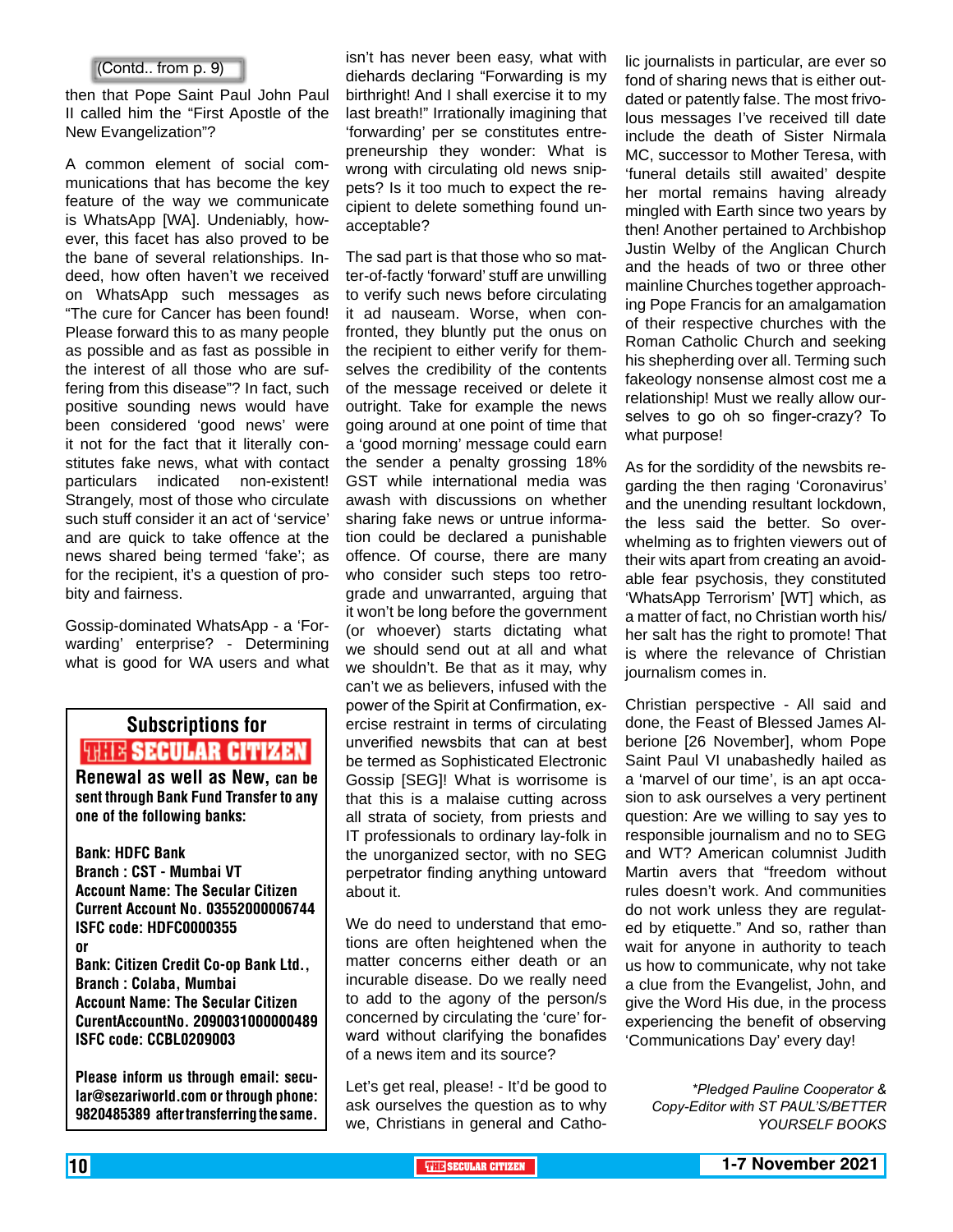

**D**ivali is not only a festival of lights, but also raining discount deals, cash back offers, flash sales and price drops both online and lights, but also raining discount deals, cash back offers, flash sales and price drops both online and in shops is quite attractive and people are taken by the same offers. As in the past this year's Diwali sales are encouraging and we witness shopping is done during weak-ends. The sale is becoming less in shops as people pre-

fer online purchases. However, the Malls in and around Mumbai are the best places to shop. There is sufficient space to move around with a joyride available for children below 3 years. Customers really enjoy shopping during the  $|_{\mathsf{C}.\mathsf{K}.}$   $_\mathsf{Subramanian}|$  Despite all the drawbacks on-Diwali season. It is indeed a

nice time to see people flock for Diwali purchases. Shopping is best during Festival season as the buyer gets lots of discounts and free items.

Shopping is really a grace and passion and ladies enjoy shopping more than men. Children accompany their parents to enjoy the mall atmosphere. With the introduction of credit/debit cards and as kiosks available at every shopping Mall it is not difficult to draw money and do shopping. Shopping malls offer great discounts from 50 to 60% to woo the customers. The saying goes like this "Save something for the Festive season". But the shops offer the best discounts during the seasonal sale to make old stock

move. It is the best time for shop wallahs to move their old stock by offering slash in prices. Somehow, the consumers are falling into this trap. It is time to stop, drop and shop during to stop, drop and shop during Festival season. There are terrific offers on watches, jewelry and fragrances just like in cloth and other consumer items. It is best to go to shops and make pur-

> chases and go online and get cheated with a hope of getting a high discount. In the end it is money that matters very much. It is time for Diwali shopping.

line shopping is doing soaring business during festive season with lots to offer for the buyers. Online shopping is a great resource for finding products that are from past seasons or that are being liquidated. Housing this type of product in a central warehouse allows the retailer to sell products longer by letting them sit unsold, without destroying the profit margin. This practice can then result in significant savings for customers who do not need to purchase the most current products. The margin of profit is passed on to the consumers also and the buyers feel happy to go online to get competitive rates on commodities of their choice and liking by picking the product by going through the tariff online.

Communication with online shoppers is often streamlined with automatic responses to questions and follow-up, often with more professional and corporately trained employees than those found in brick-and-mortar operations. Customer services and policies are clearly stated on reputable sites to lessen any consumer confusion. Welltrained 'live' sales representatives are made available to those who have questions without waiting in long lines or searching the aisles for a store associate. Price-comparison sites such as PriceGrabber enable shoppers to shop smarter, through utilizing services that compare the prices of a product at several stores. Shoppers not only get competitive pricing information but also product reviews and site reviews to help with their decision of what and where to buy online. Many online stores waive sales tax charges or shipping costs to entice shoppers to make an online purchase. Also, reputable sites offer toll-free numbers for customers who do not post their personal information and credit card numbers online.

Online stores have experienced tremendous growth in recent years. Smart retailers are responding with improved user-friendly sites, more direct promotional events, enticing customer loyalty programs and good old-fashioned customer service. This Diwali is for discount sales and it is time to stop, drop and shop through a personal visit to shop or browse through your mouse for online shopping.

### **Now get your digital copy of WHE SECULAR CITIZEN through WhatsApp / Email**

Subscribers in India and worldover can now get their Digital copy of The Secular Citizen by WhatsApp / email every week. Annual Subscription : Rs. 600 *Contact :* **+91 - 9820485389 or** 

**secular@sezariworld.com**

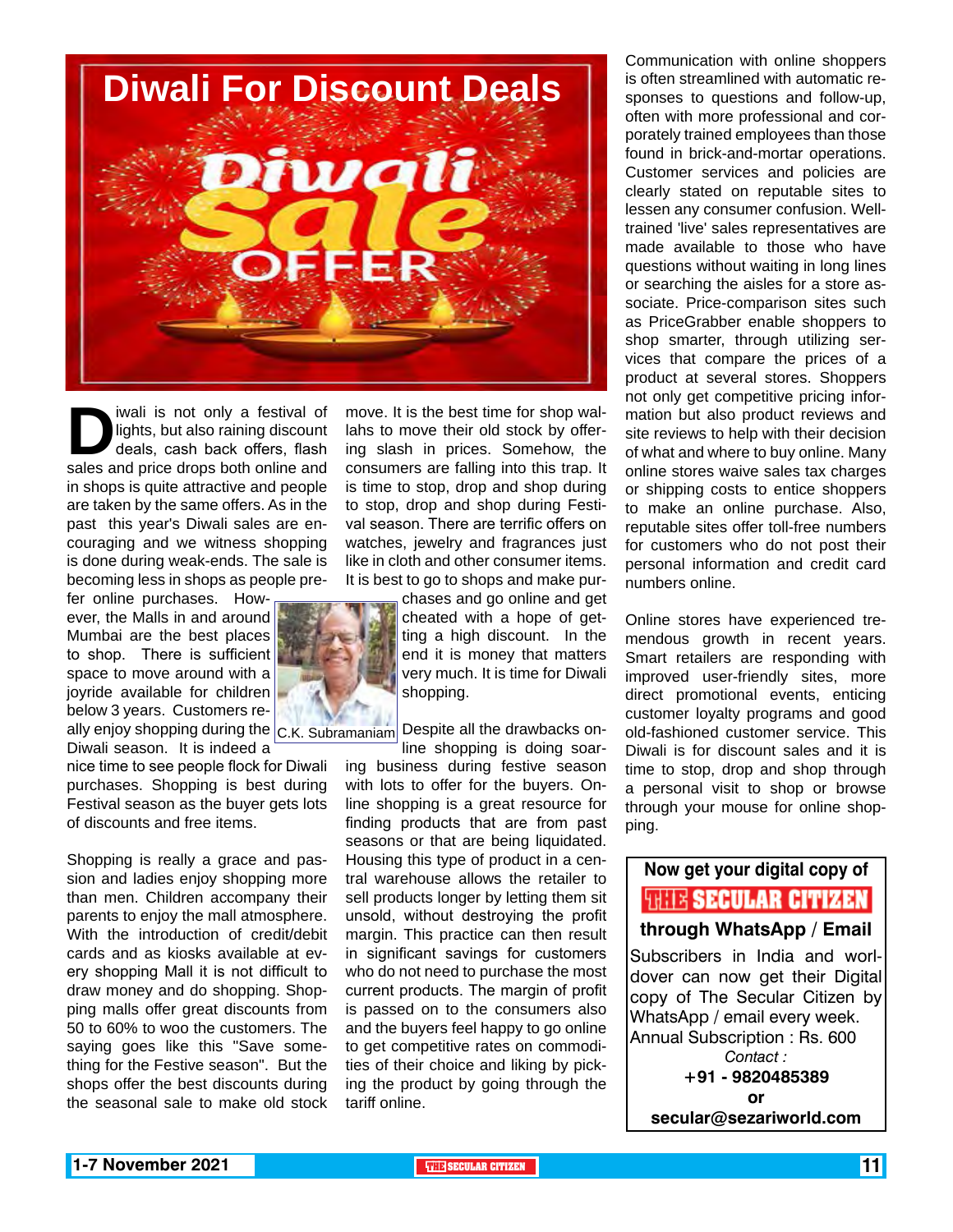#### **Jose the Tourist**

A young Mexican man named Jose was curious about America so he saved his money and went on a trip.

 He wanted to go see a baseball game so when he went home, he could tell his family all about it. When he got there, the game was sold out, so he decided to climb to the top of a flag pole to get a better look. When he returned home, his family was anxious to hear about his experience:

"What happened?" asked his family.

"Well, America is the nicest place in the world!!" he said. "Before the game started, all the people in the stands and all the players stood up, looked at me and shouted to me: "Jose, can you see?"

\*\*\*\*\*

#### **How to Give Your Heritage Respect** A couple just had their first son.

The husband is half Irish and half Indian, the wife is half Chinese and half Italian. That's a lot of heritage to inherit.

 They talk about it and they discover they both wish to have their son named after THEIR heritage.

A terrible argument ensues, causing both of them a lot of anguish. After a few days, they finally came to a decision that made both of them happy. They decided on the name: Ravi O'Lee.

\*\*\*\*\* "You seem to have more than the average share of intelligence for a man of your background," sneered the lawyer at a witness on the stand. "If I weren't under oath, I'd return the compliment," replied the witness.

\*\*\*\*\*

A lawyer died and arrived at the pearly gates. To his dismay, there were thousands of people ahead of him in line to see St. Peter. To his surprise, St. Peter left his desk at the gate and came down the long line to where the laywer was, and greeted him warmly. Then St. Peter and one of his assistants took the lawyer by the hands and guided him up to the front of the line, and into a comfortable chair by his desk. The lawyer



said, "I don't mind all this attention, but what makes me so special?" St. Peter replied, "Well, I've added up all the hours for which you billed your clients, and by my calculation you must be about 193 years old!" \*\*\*\*\*

- A lawyer had just undergone surgery, and as he came out of the anesthesia, he said, "Why are all the blinds drawn, doctor?"
- There's a big fire across the street and we didn't want you to wake up and think the operation was a failure.

#### \*\*\*\*

- Coroner to Witness: "The collision occured at the junction of High Street and Church Road; how far away were you?"
- Witness: "54 yards, 2 feet, 6 inches." Coroner: "You are very precise. Did
- you measure it?"
- Witness: "Yes."

Coroner: "Why?"

Witness: "I knew some idiot would ask me."

\*\*\*

- Q: What is your date of birth?
- A: July fifteenth.

Q: What year?

and 500.

A: Every year.

- \*\*\* Q: And where was the location of the accident?
- A: Approximately milepost 499.
- Q: And where is milepost 499? A: Probably between milepost 498

\*\*\*

- Q: Do you recall the time that you examined the body?
- A: The autopsy started around 8:30p.m.
- Q: And Mr. Dennington was dead at the time?
- A: No, he was sitting on the table wondering why I was doing an

autopsy.

#### **Some silly questions Attorneies ask**

\*\*\*

ATTORNEY: This myasthenia gravis, does it affect your memory at all? WITNESS: Yes.

ATTORNEY: And in what ways does it affect your memory?

WITNESS: I forget.

ATTORNEY: You forget? Can you give us an example of something you forgot? \*\*\*\*\*

ATTORNEY: Doctor, before you performed the autopsy, did you check for a pulse?

- WITNESS: No.
- ATTORNEY: Did you check for blood pressure?

WITNESS: No.

ATTORNEY: Did you check for breathing?

WITNESS: No.

ATTORNEY: So, then it is possible that the patient was alive when you began the autopsy?

WITNESS: No.

ATTORNEY: How can you be so sure, Doctor?

WITNESS: Because his brain was sitting on my desk in a jar.

ATTORNEY: I ., but could the patient have still been alive, nevertheless?



**DIVO Konkani Weekly** Published from Mumbai 27th year of regular publishing *Subscription rates:* One year by post Rs. 500 Five years by post Rs. 2000 *Contact:*  Tel.: +91 9820485389 / 9820473103 Email: secular@sezariworld.com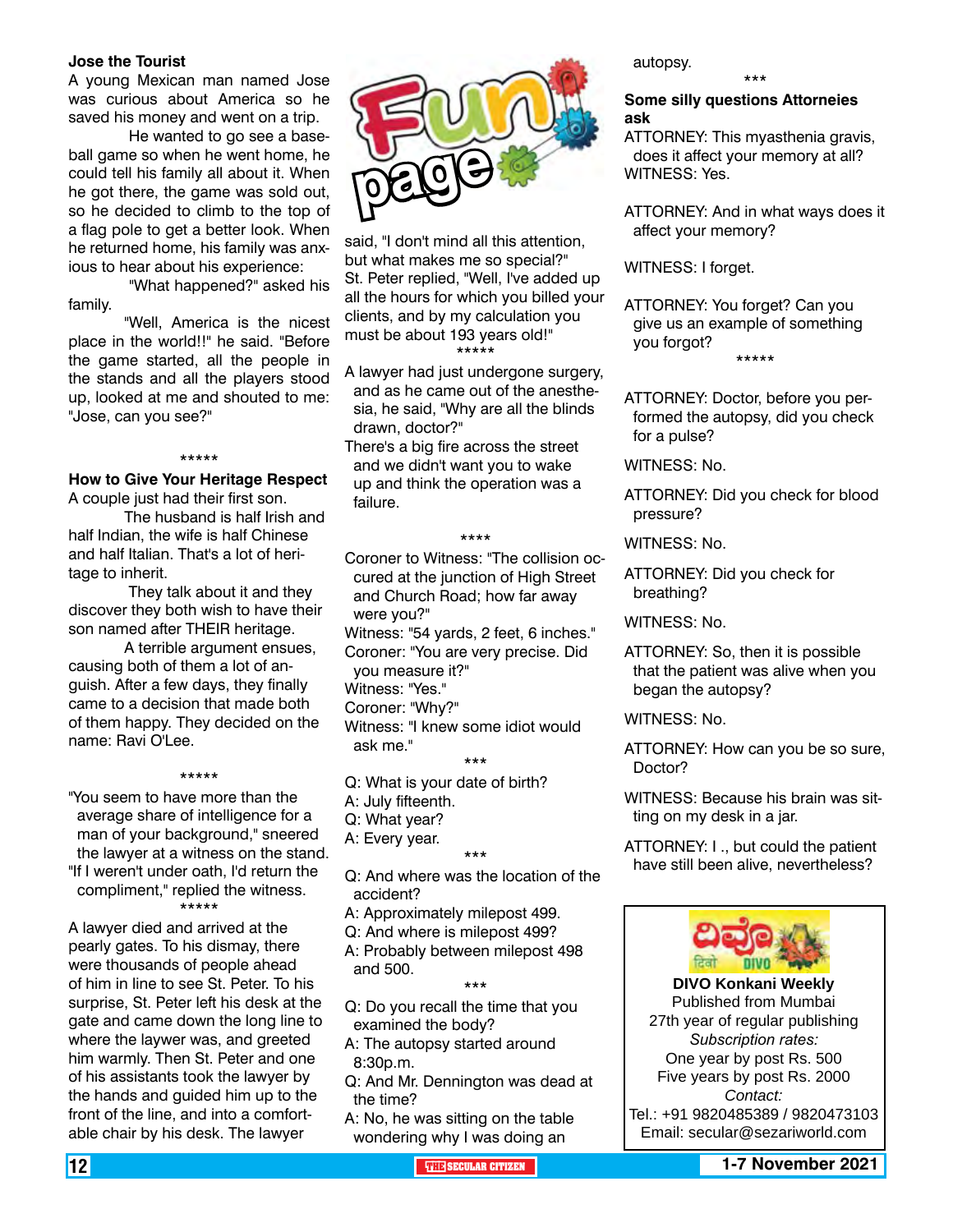# **The First Beatified Journalist**

**(Bl. Manuel Lozano Garrido)**

*By Fr F. M. Britto*

*"Despite the illness that forced him to live 28 years in a wheelchair, he never stopped loving his profession," Pope Francis remarked of him on Sept 23, 2019 in his Address to the Catholic Union of the Italian Press. The pope added, "Really a good example to follow."*

Manuel Lozano Garrido was born in Linares, Spain, on August 9, 1920 to sound Catholic parents, as the youngest of five sons. They fondly called him Lolo. When he was six years old, his father died. His mother had then the burden of raising singly her six sons and a daughter. But his mother too died when Lolo was 15. So, they all stayed together, his eldest brother trying hard to care the big family.

Lolo attended all the religious programs of his Piarist School, where he did his primary studies, and then went to the Institute of Secondary Education of Linares. Joining the Catholic Action at the age of 11, he remained its member all his life. Developing a strong devotion to the Eucharist, during the 1936-38 Spanish Civil War, like Tarcisius, he took up the task of distributing secretly the Eucharist among the villagers and prisoners. He was caught andjailed on Maundy Thursday of 1937; but was released on Easter morning.

He became a soldierat the age of 22. Even then he attended the daily Mass. Since Lolo suffered spondylitis, he left the army. The following year he became completely paralyzed. He made a pilgrimage in his wheelchair to Lourdes in 1958 with his sister Lucia. And he lost his sight in 1962. Though he was completely blind for the last ten years of his life, he continued writing.

In spite of living in a wheelchair and being blind, he was a man of joy and



humour, and never complained. His room became a center of delight and orientation for youngsters. He said, "My life is confined to a room. My room is bedroom, living room, and workplace at the same time."

Confined to the wheelchair, he pursued a career of journalism, writing hundreds of evangelizing articles for several publications. Upon his return from the Lourdes, he launched a pious magazine Sinai for the sick. He wrote nine spiritualbooks. Some of the titles are: The Wheelchair; The Round Table with God; Letters with the Sign of the Cross; God Speaks Everyday (Diary of an invalid); We Are All Chosen.

He wrote with a pen first. When hecould not use his right hand, he learned to write with his left hand. When he was unable to hold it, he started using a typewriter. When he became completely paralyzed, he dictated his work to his sister through a tape-recorder.

Deeply dedicated to the Eucharist, Lolo got special permission from his bishop to have an altar erected at his house so that he could have the Mass and the Blessed Eucharist. He placed his typewriter in front of the Eucharist when he worked, so that Jesus may inspire him. He prayed then, "Your light and clearness may be the mind and heart of all that I type on it, so that

everything written may be noble, fair and promising." He remarked, "The trunk of the cross is keyed on the keyboard and casts its roots right here."

That's how he wrote the Journalist's Decalogue, remarked Pope Francis during a meeting with the media. In itLolo recommends "paying with the coin of frankness", "kneading the bread of clean information with the salt of style and the yeast of eternity," and to serve "neither pastries nor spicy dishes, but a rather tasty bite of the clean and hope-filled life." Lolo exhorts, "These are the surnames you should write: Free, Lover, Immortal; Son: of God; Profession: Generosity; Photography: you stamp the heart, and you sign everything with letter of faith and signature of hope."

His life was not easy. It was when his illness disabled him, he became the most productive in his life. Though blind, he never lost the sight of his Lord and despite of paralysis, he communicated the good news. He was honored with the Bravo Award for Journalism in 1969.

Lolo died at the age of 51 on November 3, 1971. The cause of his beatification began 23 years after his death in 1994. Approved of his beatification by Pope Benedict XVI on Dec 19, 2009, Lolo was beatified on behalf of the pope by Cardinal Angelo Amato on June 12, 2010 in his hometown Linares of Jaen diocese. He has become the first journalist to be beatified and was declared the Patron of Journalists.

On the day of his beatification, Pope Benedict XVI remarked of Manuel Lozano Garridoin Rome, "Journalists will be able to find in him a testimony of the good that can be done when the pen reflects the greatness of the soul and is put at the service of truth and noble causes."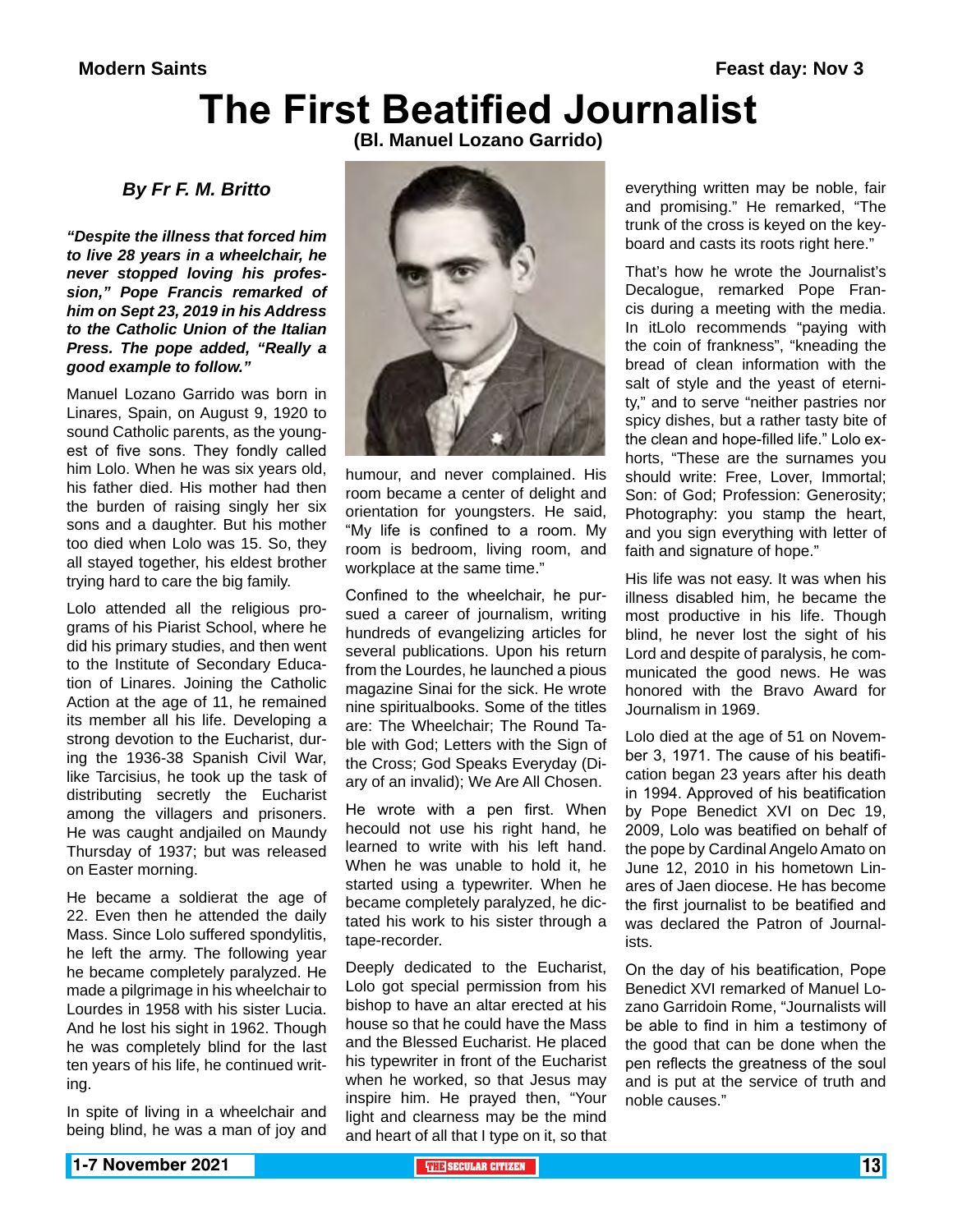*Jesus said, "Love your enemy" and Samyukt Kisan Morcha does not allow Yogendra to visit the family of one of the BJP workers who died in Lakhimpur Kheri.*

### **The SKM Suspends Yogendra Yadav**

**The Samyukt Kisan Morcha**<br>(SKM) on 21st Oct. suspended<br>its core committee member Yo-<br>gendra Yadav from all its activities for (SKM) on 21st Oct. suspended its core committee member Yogendra Yadav from all its activities for a month, because he visited the family of one of the BJP workers who died in Lakhimpur Kheri. This event needs to be considered seriously because Shri. Yogendra is known for his high moral standard.

### **Principled Chaeacter.**

Yogendra Yadav born in 1963 is an In-

dian activist, psychologist and politician today, very much wanted in the murky politics of today. He studied in political and social sciences. Yadav is a founding member of the movements, *Swaraj Abhiyan* and Jai Kisan Andolan. He Fr. Michael G. At Lakhimpur too he showed

was the founding National President of *Swaraj India,*

a registered political party. Eventually he joined the *Aam Aadmi Party* (AAP), founded by anti-corruption activists like Arvind Kejarival. He worked as the National Executive of the party. In 2014, he was suspended from the party for some disagreements with the party executives.

Mr. Yadav has a military background. As a Grenadier, Yogendra Singh Yadav was part of the leading team of Ghatak Platoon tasked to capture Tiger Hill on the night of 3/4 July 1999. To combat the enemy, the approach

to the top of the Hill was steep, snow bound and rocky. Grenadier Yogendra, unmindful of the risk involved, volunteered to be in the lead and fixed rope of his team to climb up. He was awarded for his bravery *Param Vir Chakra.* He is known for his generosity. He joined the show *Kaun Banega Crorepati* in 2020 on a special invitation from Amitabh Bachchan along with his fellow *Param Vir Chakra winner* Subedar Sanjay Kumar and donated the entire amount ( $\overline{\xi}$  2.5 millions) won to the Army Welfare Fund. In the year 2015,

he was awarded the state's highest award Yash Bharti by Uttar Pradesh Government for service to the country.

### **In Lakhimpur Kheri**

his principled character. Mr. Ashish Mishra, son of Mr. Ajay

Mishra, the Union Minister of state for Home had allegedly mowed down farmers agitating peacefully! Out of sympathy Mr. Yogendra visited the families of the 4 farmers killed by the BJP miscreants, and then in the same spirit visited the family of one of the BJP workers who died in the same cruel act! Was it the right move? Abhimanyu Kohar, who attended the SKS general body meeting at the Singhu border said, *"This is a mass movement and we are in public life. Many farmers had expressed concern and hurt about what he did, so we took*



*note of it and acted,"* he added.

Mr. Yadav at the SKS meeting denied his mistake and defended his actions saying, *"It is a matter of principle and policy... As a principle, you cannot be partisan about grief. I do not for one minute absolve the BJP of what they did, but that does not mean that you do not share grief. We must be able to share the grief of people we oppose. I would not call them enemies, these are opponents in a situation."* He added that as a policy, setting high ethical and moral standards strengthens, rather than weakens, the movement.

Mr. Yogendra admitted his only mistake in not consulting or informing other farmer leaders. Of course, he did not act in the name of SKM. Yet he has humbly accepted the punishment and resolved to continue to support the movement!

All India Kisan Sabha general secretary Hannan Mollah did not attend Thursday's meeting, but expressed his opinion that Mr. Yadav should not have visited the home of the BJP worker. *"Any death is painful, but I have no sympathy for the killers,"* he said.

#### **Moral Question.**

Are you justified in showing sympathy to the opposing party when you are in a movement with a mob? Will it not cast aspersion on your fidelity to the cause? How far can one be 'saintly' in politics? The event is worth reflecting upon by the readers of The Secular Citizen, who are looking for principled politics today.

> *Fr. Michael G. Ex-Director Catechetics, NBCLC & Marathi Khristi Sahitya Parishad..*



*Vasai*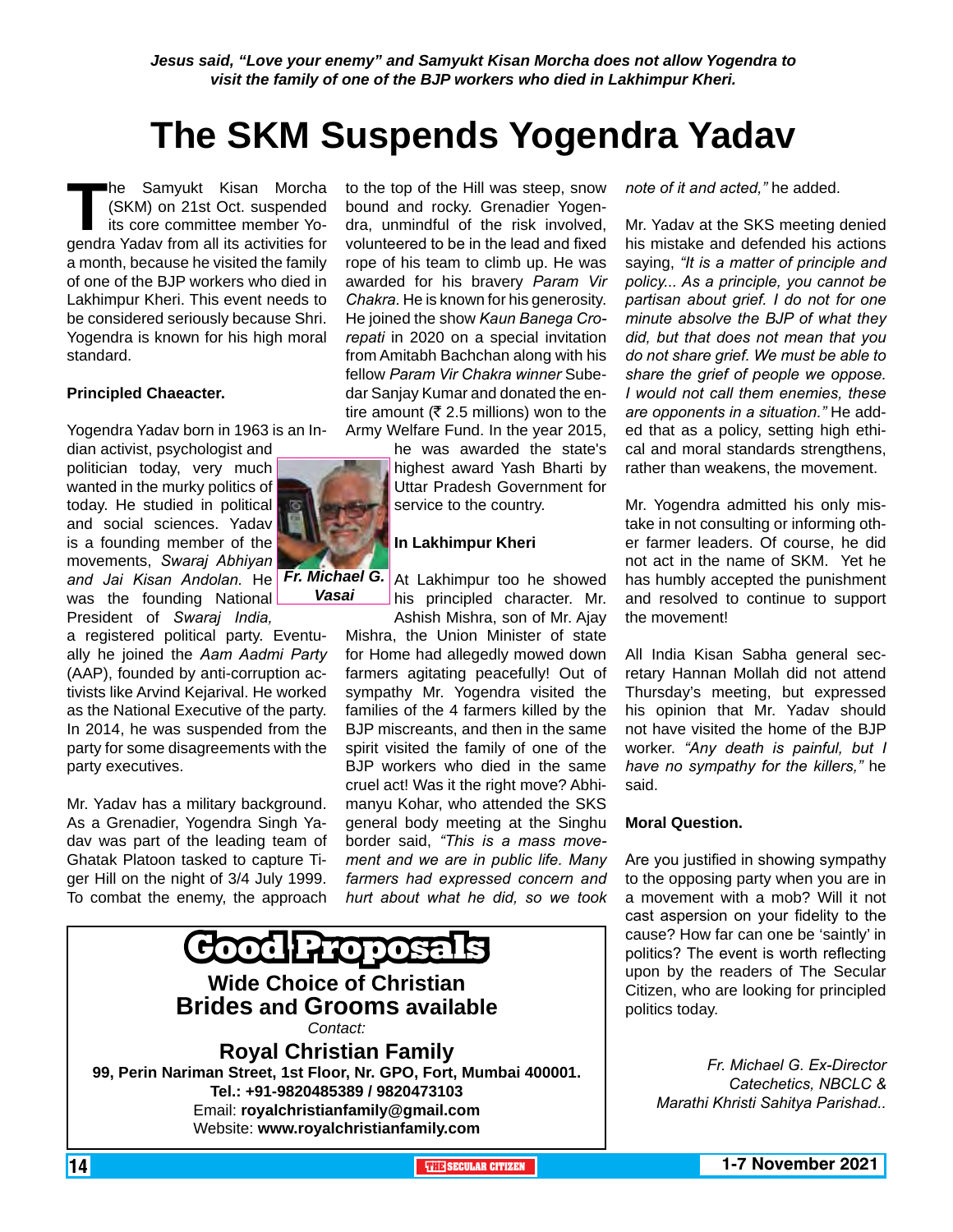# **God Forgives Evil Men When They Repent**

"*Do Not Let Evil Defeat You…" Rom. 12:21*

**A**ll the evil forces in the world since<br>creation bear witness, each in its own manner, to the presence and fear of Almighty God. Once evil is understood, a person will avoid the formation of all sin, corruption, deceit and hate lying dormant in the human conscience; and every evil force working to destroy humanity's trust in God, His love and compassion will be crushed when not repentant.

People are not born evil with the mentality of a slave. Aside from the stain of venial sin, a child after baptism is given freedom to make choices, resolve problems and to give allegiance to God.

 "He that is good is free, though he is a slave; he that is evil is a slave, though he be a king." St. Augustine: The City of God.

An evil person is wicked and PSY MELVYN BR immoral. The evil individual

embodies with the forces of the devil. The evil man or woman has a nature to harm or destroy. They lead a path to being extremely unpleasant. An evil human being is also a depraved creature, an evildoer who performs evil deeds. He exposes himself in violent behavior, personal encounters or in public display.

When we speak about evil we stand at the threshold of theological under-



standing on the theme. "The fullness of grace" is when a follower may reach the point of becoming a recipient to participate in the ministry of the Word; and expecting wisdom to differentiate and distinguish good and evil.

The Spirit descended visibly on Christ at the time when Jesus began to teach and preach, for this function full age is required, that is thirty years. The Lord had his complete triumph over Satan in the desert, the ultimate temptation to overcome and benefit humanity. It was the Messiah's exaltation of His Father's plan and power to heal the spiritual ills of His children.

The evil men do boomerang on them as a visible action in conformity with the supernatural vessel of justice. The

humanity of Christ is a reality by which the Holy Spirit is in the world, to forgive those who repent for their sins.

The Passion of Christ was a blaze of conquest over evil. His suffering, pain and agony was an outrage of evil by the

Roman soldiers, who inflicted inhuman torture upon the sacred body of the Lord. We learn the simple truth of Jesus' teachings, that regardless of the cruelty put upon him Christ kept his love, even for the most sadistic among his tormentors.

A group of soldiers came to the site of the crucifixion with orders to make certain those on their cross' were



killed. Here is what the apostle John witnessed:

"So the soldiers came and broke the legs of the first and of the other who had been crucified with Him; but when they came to Jesus and saw that He was already dead, they did not break His legs. But one of the soldiers pierced His side with a spear, and at once there came out blood and water." (Jn.19:32-35). Truly, these men were evil. "Rescue us from the Evil One." (Mat.6:13).

#### **What can be considered evil?**

The abuse of women and children, the destruction of human rights, acts of genocide, lust for power to dominate the weak, Indulgence in stealing, the barbaric murder of innocent people, abortion: putting a deliberate end to human life, forgery, duplicity, hypocrisy, treachery, the violence of rape, and more.

*"The only thing necessary for the triumph of evil is for good men to do nothing."*

### *-Edmund Burke*

| <b>Ad. Rates for Thanksgiving</b>                                   |                 |                |  |
|---------------------------------------------------------------------|-----------------|----------------|--|
|                                                                     | <b>Colour</b>   | <b>B/W</b>     |  |
| <b>Favours granted minimum</b>                                      | <b>Rs. 800</b>  | <b>Rs. 500</b> |  |
| i.e. 15 words $+$ 1 block(1 photo of saint)                         |                 |                |  |
| each additional block                                               | <b>Rs. 400</b>  | <b>Rs. 300</b> |  |
| <b>Holy Spirit Prayer</b>                                           | <b>Rs. 1000</b> | <b>Rs. 700</b> |  |
| Other small prayers (upto 100 words)                                | <b>Rs. 1000</b> | <b>Rs. 700</b> |  |
| Contact: Tel.: +91 - 9820485389, 9820473103<br>THE SECULAR CITIZEN, |                 |                |  |
| 99, Perin Nariman Street, Fort, Mumbai - 400001                     |                 |                |  |

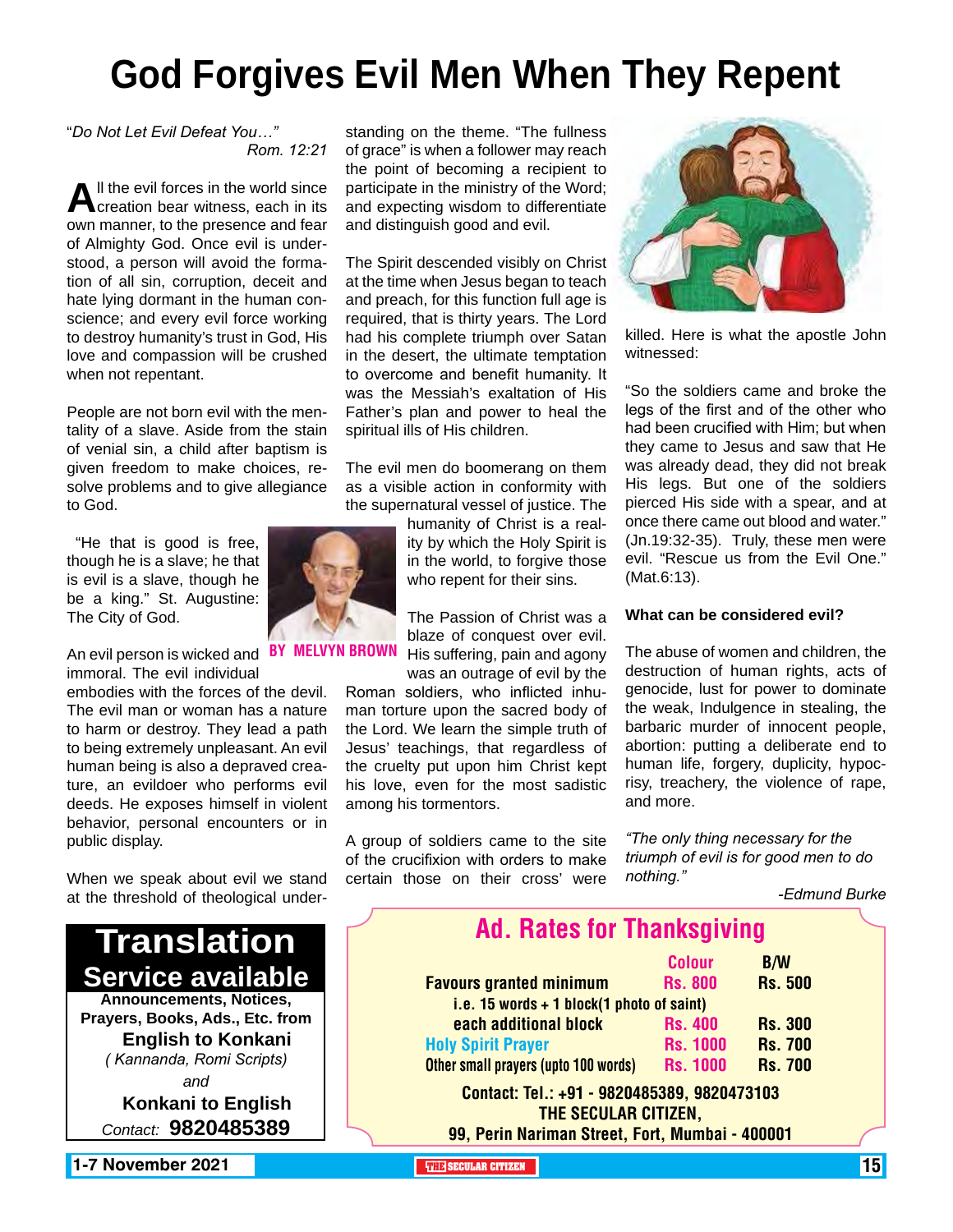# **Royal Christian Family MATRIMONIALS - GROOMS**

**7263. MUMBAI :** East Indian Roman Catholic Bachelor, (Born in October 1989), Ht. 6', Wt. 70 kgs, Wheatish Complexion, Edn.MBA - Human Resource Development Management, working at a Mutual Company. Contact email : joulem15@gmail.com

**7164. MANGALORE :** Mangalorean Roman Catholic Bachelor, (Born in May 1984 ) Ht. 5' 9", Wt. 65 kgs, Fair, Edn. ITI Course, working as a Techincian. Contact email :

rajesh.dsz15@gmail.com

**7157. PUNE :** Roman Catholic Bachelor, (Born in September 1990) Ht. 5' 6", Wt. 75 kgs, Wheatish Complexion, Edn. MBA (Marketing) & M.Com., working as a Senior Executive, Sales and Development. Contact email : amlahenry11@gmail.com

**7185. MUMBAI :** Goan Roman Catholic Bachelor, (Born in October 1984) Ht. 5' 10", Wt. 72 kgs, Wheatish Complexion,Edn. B.Com., working for Bank. Contact email :

shaun.neo00.outlook.com

**7113. POONA :** Tamilian Roman Catholic Bachelor, (Born in December 1982), Ht. 5' 6", Wt.65 kgs, Fair Complexion, Edn. B.Com., working in Logistic Co. in **DUBAI**. Contact email : shantasam1955@gmail.com **7232. GOA :** Goan Roman Catholic Bachelor, (Born in July 1980), Ht. 5' 5", Wt. 65 kgs, Tan Complexion, Edn. Diploma in Automobile Technology, Self employed. Contact email : darwindesouza28@gmail.com **7226. CANADA :** Canadian Citizen Mangalorean Roman Catholic Bachelor, (Born in August 1990), Ht. 5' 4", Wt. 59 kgs, Fair Complexion, Edn. M.Sc., in Environmental Science and in Energy Management postgraduate degrees from the University of Toronto. Working for a reputed company as Energy Management Analyst in Totonto. Contact email :

### **Important Notice**

Telephone no. of candidate will be printed only with the consent of members. For Tel. Nos. Please contact: +91- 9820473103 / 9820485389 or Email : royalchristianfamily@gmail.com

francisper@gmail.com

**7231. MUMBAI :** Goan Roman Catholic Divorcee, (Born in August 1970), Ht. 5' 9", Wt. 72 kgs, Wheatish Complexion, Edn. Diploma Holder, working as a Manager with a Cruise liner based in **USA** . Work entails 6 months work and 2/3 months vacation. Contact email : raisaraisa1212@yahoo.in

**7050. LONAVLA :** Mangalorean Roman Catholic Bachelor, (Born in November 1985), Ht. 5' 9", Wt. 75 kgs, Fair Complexion, Edn. MBA., working. Contact email :

dsouza\_adrian@yahoo.co.in

**7236. MUMBAI :** Goan Roman Catholic Bachelor, (Born in March 1986), Ht. 5' 9", Wt. 67 kgs, Wheatish Complexion, Edn. Edn MBA. PGDM., MBA from NMIMS, working as a Manager in Bank. Contact email : sallysylviana@yahoo.in **7032. MUMBAI :** Mangalorean Roman Catholic Bachelor, (Born in November 1977), Ht. 5' 6", Wt. 72 kgs, Fair Complexion, Edn. Degree in Electronics and Telecommunications, working as Telecom Engineer. Contact email : franky54@rediffmail.com

**7175. MUMBAI :** Goan Roman Catholic Bachelor, (Born in July 1989) Ht. 5' 6", Wt. 74 kgs, Wheatish, Edn. B.Sc (H.C.M.) Hotel and Catering Management, 2nd Photographer /Merchandise Sales Dept., Contact email : osbertagneloalmeida@gmail.com

**7031. MUMBAI :** Mangalorean Roman Catholic Bachelor, (Born in September 1985), Ht. 5' 7", Wt. 60 kgs, Wheatish Complexion, Edn. Undergraduate, IT Software, works at TCS. Contact email : josephavild@yahoo.co.in

**7165. MUMBAI :** Goan Roman Catholic Bachelor, (Born in October 1979 ) Ht. 5' 9", Wt. 63 kgs, Fair, Edn. B.Com., Post Graduation in Supply chain & Ship Management, working as an E-commerce online support. Contact

### To Place Your Matrimonial Advertisement Call: +91 - 9820485389 or 9820473103

\* Check your email at least once a week. \* Members are requested to inform us when they are settled, so that publication of their details can be discontinued.

email : examiner4@yahoo.com

**7028. ABUDHABI :** Mangalorean Roman Catholic Bachelor, (Born in September 1985), Ht. 5' 6", Wt. 65 kgs, Wheatish Complexion, Edn. Diploma in Mechancial Engineer, working as a Stores Officer in Shipping Company. Contact email :

pjmpraveen@gmail.com

**7040. MUMBAI :** Goan Roman Catholic Bachelor, (Born in October 1991), Ht. 5' 5", Wt. 65 kgs, Fair Complexion, Edn. B.C.A., MBA Pursuing, working as a GIS Analyst in MNC. Contact email : ronaldpereira1210@gmail.com **7025. MUMBAI :** Mangalorean Roman Catholic Bachelor, (Born in May 1992), Ht. 5' 8", Wt. 56 kgs, Fair Complexion, Edn. B.E. (IT), working as a Software Developer. Contact email : kevin92ster@gmail.com

**7041. MUMBAI :** Goan Roman Catholic Bachelor, (Born in July 1985), Ht. 5' 7", Wt. 65 kgs, Wheatish Complexion, Edn. 10th Std., working as a Plant Operater. Contact email : ronnydsouza075@gmail.com

**7024. MUMBAI :** Mangalorean Roman Catholic Bachelor, (Born in April 1980), Ht. 5' 9", Wt. 65 kgs, Wheatish Complexion, Edn. SSC / Diploma in Electricals, Having own Business. Contact email :

jeny22\_m@yahoo.co.in

**7019. MUMBAI :** Tamilian Roman Catholic Bachelor, (Born in June 1981), Ht. 5' 6", Wt. 60 kgs, Wheatish Complexion, Edn. B.Com., working as a Customer Services. Contact email : dasvinod1@gmail.com

**7004. MUMBAI :** Tamilian Roman Catholic Bachelor, (Born in August 1988), Ht. 5' 7", Wt. 90 kgs, Wheatish Complexion, Edn. B.E. (Inst.) MBA, working as a Sales Engineer. Contact email : amarian1988@gmail.com OR 9967657806

**If not settled within a year, renew your membership atleast two months in advance to continue the service uninterrupted.**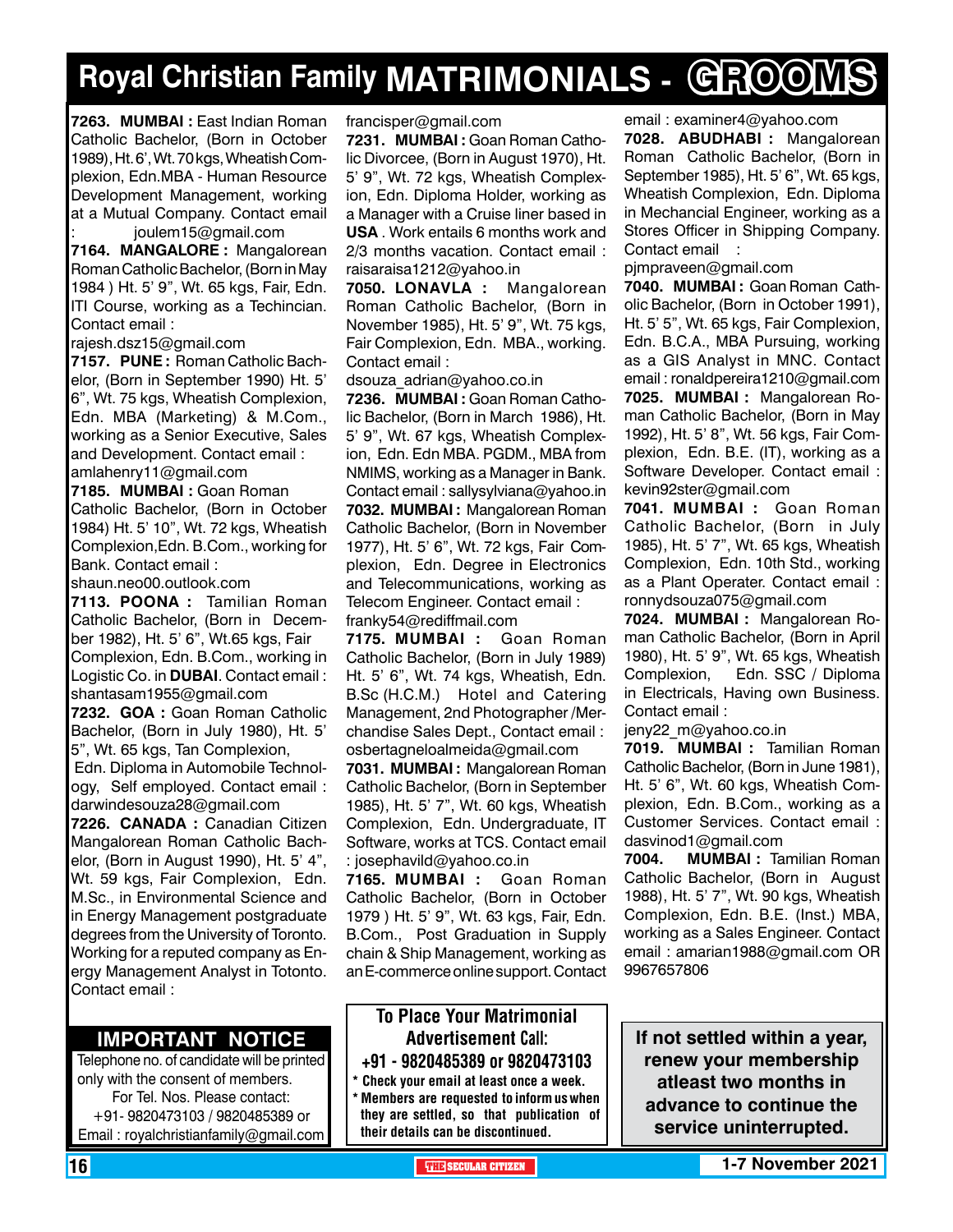# **Royal Christian Family MATRIMONIALS - BRIDES**

**7264. MUMBAI :** Goan Roman Catholic Spinster, (Born in December 1987), Ht. 5' 4", Wt.58 kgs, Wheatish Complexion, Edn. B.Com., Ticketing, GNW (Nurse), working as a General Registered Nurse. Contact email : sds333@gmail.com

**7254. MUMBAI :** Mangalorean Roman Catholic Spinster, (Born in October 1981), Ht. 5' 7", Wt.69 kgs, Wheatish Complexion, Edn. F.Y. B.Com., Completed Aviation Course & holds knowledge of French Language and computer course. Contact email : evane\_martis@yahoo.co.in

**7253 MUMBAI :** Goan Roman Catholic Spinster, (Born in December 1992), Ht. 5' 4", Wt. 50 kgs, Wheatish Complexion, Edn. M.A., Profession : Professor. Contact email : basileitao@gmail.com **7251 MUMBAI :** Mangalorean Roman Catholic innocent Divorcee (Born in March 1992), Ht. 5' 2", Wt. 55 kgs, Wheatish Complexion, Edn. MBA, Profession : HR., Contact email : fds140490@gmail.com

**7250 BHOPAL :** Anglo Indian Roman Catholic Spinster, (Born in June 1988), Ht. 5' 3", Wt. 48 kgs, Slim, Very Fair Complexion, Edn. B.Com., MBA., working as a HR Manager. Contact email : xaviers2k11@gmail.com

**7219. MUMBAI :** Mangalorean Born Again Spinster, (Born in October 1993), Ht. 5' 8", Wt. 61 kgs, Fair Complexion, Edn. Post Graduate Diploma in Human Resources, working as a HR in MNC. Seeks only Born Again Bachelor. Contact email : gladfer\_9@yahoo.com **7208. MUMBAI :** Goan Roman Catholic Spinster, (Born in March 1987), Ht. 5' 4", Wt. 78 kgs, Wheatish Complexion, Edn. BE, IT, working as Product Marketing for an e-commerce beauty Company. Contact email : temp123fab@gmail.com

**7191. BANGALORE :** Mangalorean Roman Catholic Spinster, (Born in April 1991), Ht. 5' 5", Wt. 57 kgs, Wheatish Complexion, Edn. B.S (Electrical Engineering in US), M.S in Robotics Engineering, working as a Software for a reputed Company in **New York**. Contact email : alfnan@yahoo.com

**7190. BANGALORE :** Tamilian Roman Catholic Spinster, (Born in

January 1990), Ht. 5' 4", Wt. 65 kgs, Wheatish Complexion, Edn. B.E., Electronics and communications, working as a Technical Specialist. Contact email : jmj.lionofjudah@gmail.com

**7166 MUMBAI :** Mangalorean Christian Parents seek alliance for their daughter, (Born in May 1992), Ht. 5'4", having completed her BCAF, presently working with MNC in Mumb ai. Contact email : ste004ffy@yahoo.in

**7189. MUMBAI :** Goan Roman Catholic Spinster, (Born in July 1993), Ht. 4' 9", Wt. 40 kgs, Wheatish Complexion, Edn. B.A. B.Ed., Teacher by profession. Contact email : dcruz\_liselle@yahoo.in **7086. MUMBAI :** Mangalorean Roman Catholic Spinster, (Born in March 1991), Ht. 5' 8", Wt. 62 kgs, Wheatish Complexion, Edn. 12th  $+$  Hotel Management Graduateion. working as a Developer Manager in Insurance Company. Contact email :

samanireena05@gmail.com

**7081 MUMBAI :** Goan Roman Catholic Spinster, (Born in April 1993), 5' 3", Wt. 55 kgs, Wheatish Complexion, Edn. Masters of Dentistry (MDS), Dental Surgeon, Doctor by profession. Contact email : carlferns93@gmail.com

**7085. MUMBAI :** Mangalorean Roman Catholic Spinster, (Born in January 1989), Ht. 5' 5", Wt. 47 kgs, Fair Complexion, Edn. MCA. working as a Banking service professional in private sector. Contact email :

dorinbaretto27@gmail.com **7089. MUMBAI :** Goan Roman Catholic Spinster, (Born in January 1978), Ht. 5', Wt. 70 kgs, Fair Complexion, Edn. M.A., Government employee. Contact

email :

celinefernandes2014@gmail.com **7078. USA :** Mangalorean Roman Catholic Spinster, (Born in September 1992), 5' 6", Wt. 65 kgs, Brownish Complexion, Edn. B.E. Mumbai, MS Newyork, working as a Consulltant. Contact email :

rcmatrimonial 2892@gmail.com

### **Important Notice**

Telephone no. of candidate will be printed only with the consent of members. For Tel. Nos. Please contact: +91- 9820473103 / 9820485389 or Email : royalchristianfamily@gmail.com

**7087. DUBAI :** Goan Roman Catholic Spinster, (Born in July 1983), Ht. 5' 3", Wt. 64 kgs, Wheatish Complexion, Edn. B.Com., workaing as a Customner Support in Dubai. Contact : escatravasso@gmail.com

**7075. MUMBAI :** Mangalorean Roman Catholic Spinster, (Born in December 1989), 5' 4", Wt. 65 kgs, Wheatish Complexion, Edn. Masters in Life Sciences, working as Gyneacology. Contact email :

tyron.noronha@yahoo.com **7082. MUMBAI :** Tamilian Roman catholic Spinster, (Born in September 1985), Ht. 5', Wt. 50 kgs, Wheatish Complexion, Edn. 12th std., working as a sales girl in Big Store. Contact email : susanmoses1385@gmail.com **7072. MUMBAI :** Mangalorean Roman Catholic Spinster, (Born in April 1991), Ht. 4' 10", Wt. 60 kgs, Fair Complexion, Edn. Digital Media, working for Designing Firm. Contact email : aubreyds@gmail.com

**7064. MUMBAI :** Goan Roman Catholic Spinster, (Born in May 1988), Ht. 5' 2", Wt. 50 kgs, Wheatish Complexion, Edn. MBA, working for Private Company as an Accounts Executive. Contact email : cecrc19@gmail.com

**7067. MUMBAI :** Mangalorean Roman Catholic Spinster, (Born in October 1994), Ht. 5' 4", Wt. 54 kgs, Fair Complexion, Edn. Chartered Accountant, working for Finance Department in MNC. Contact email : wpm999@gmail.com

**Registered members can publish their ad in all the 50 issues in a year for Rs. 8000 only.**

If you wish to publish your matrimonial classified advertisement in all the 50 issues in a year, you can do so for an amount of Rs. 8000 only.

### To Place Your Matrimonial Advertisement Call:

- +91 9820485389 or 9820473103
- \* Check your email at least once a week. \* Members are requested to inform us when they are settled, so that publication of their details can be discontinued.

**1-7 November 2021 THE SECULAR CITIZEN** 17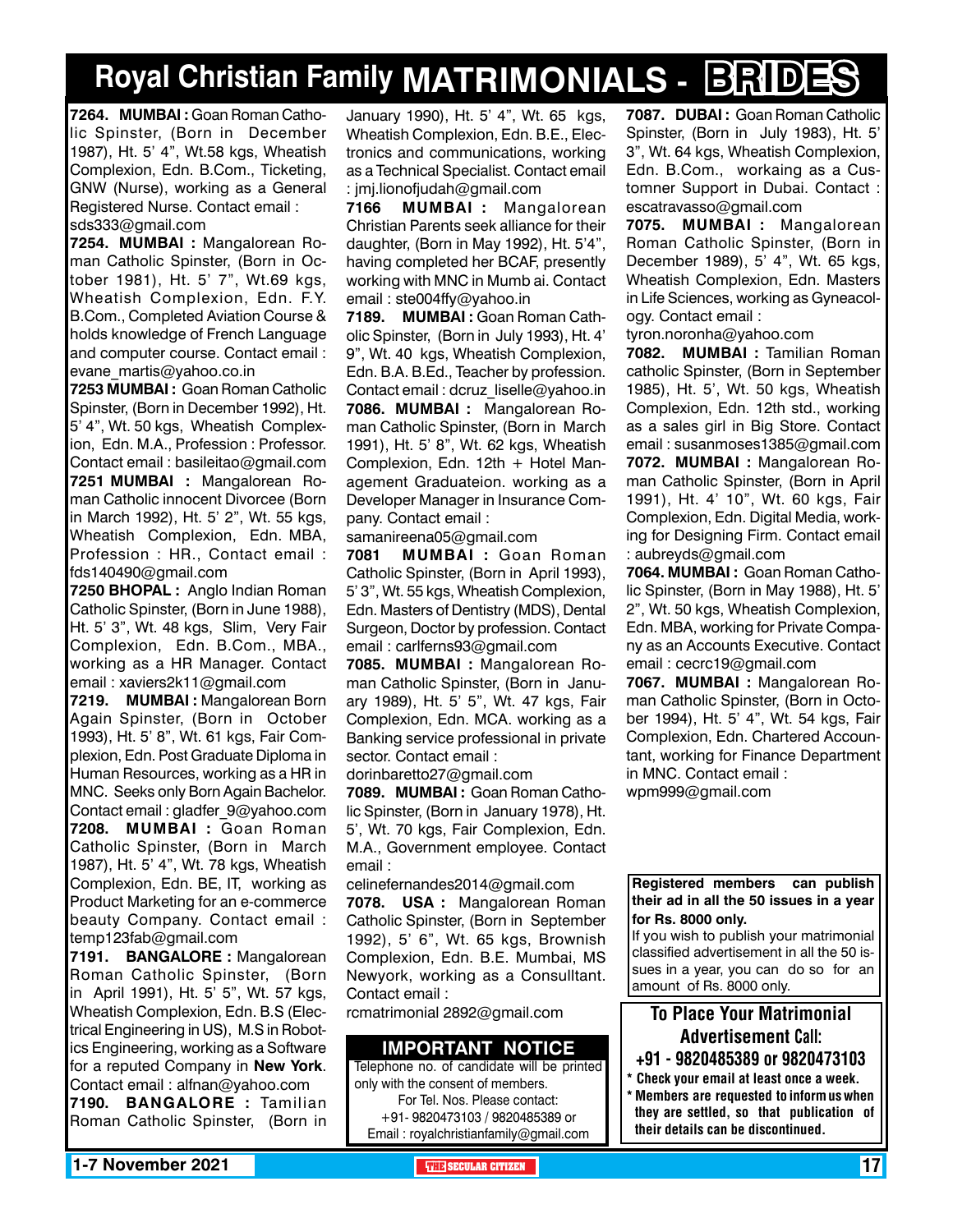### **India to a Synodal Church:** *Urges Cardinal Oswald Gracias*

Mumbai 17 October 2021 (CCBI): His Eminence Oswald Cardinal Gracias, the Archbishop of Bombay, President of the CBCI, and one of the topmost consultors of Pope Francis, appealed to every Catholic faithful to transform the Church in India to a Synodal Church. He was inaugurating the diocesan phase of the Synod at the Holy Name Cathedral, Mumbai on Sunday 17 October, 2021 and also released aHandbook for the Synod: "For a Synodal Church".

"To transform the Church to a Synodal Church, we have to walk together in the same path including everybody, we have to encounter Jesus through prayer and adoration and to hear what the Spirit wants to say to the Church. Church should listen to all than hearing."

Quoting Pope Francis the Cardinal Oswald reiterated that: the Synod is a process of spiritual discernment, of ecclesial discernment, that unfolds in adoration, in prayer and in dialogue with the word of God."

The Handbook for the Synod is a useful tool for all those involved in the two-year-long 'Synodal Journey', which will unfold itself in three phases of consultations, at the diocesan, the continental, and the universal levels, culminating in October 2023, in Rome.

The Conference of Catholic Bishops of India (CCBI) published the book. For copies, kindly contact the CCBI General Secretariat or call Mobile: +91-9886730224.

Online Store: https://joyofgifting.com/ product/for-a-synodal-church-communion-participation-and-mission/

*Fr. Stephen Alathara Deputy Secretary General Conference of Catholic Bishops of India*

# **Matrimonials Transform Church in**

**7259. USA :** Mangalorean Roman Catholic Spinster, (Born in August 1994), Ht. 5' 3", Wt.70 kgs, Wheatish Complexion, Edn. Graduate, working. Contact email :

sevu.sequeira@gmail.com

**7258. MUMBAI :** Mangalorean Roman Catholic Spinster, (Born in September 1993), Ht. 5' 5", Wt.58 kgs, Wheatish Complexion, Edn. Post Graduate, Content Ptofessional in a reputed MNC and freelancing as a copywriter ad social media Professional. Contact email : forheralliance@gmail.com

**7244. MUMBAI :** Goan Roman Catholic Spinster, (Born in August 1992), Ht. 5' 4", Wt. 54 kgs, Edn. Chartered Accountant and M.Com., Employed in one of the Top reputed companies in Mumbai. Well cultured and good family background. Only Child. Contact email : fionadesouza18@gmail.com

**7243. NEW ZEALAND :** East Indian Roman Catholic Spinster, (Born in December 1996), Ht. 5' 8", Wt. 60 kgs, Fair Complexion, Edn. B.Sc., Nursing, Profession : Staff Nurse. Ready to settle in New Zealand. Contact email : sales@nomaplastechind.in

**7240. PUNE :** East Indian Roman Catholic Spinster, (Born in October 1987), Ht. 5' 7", Wt. 65 kgs, Very Fair Complexion, Edn. MBA, working as a Finance Executive. Contact email : angelina0134@gmail.com

**7234. MANGALORE :** Mangalorean Roman Catholic Spinster, (Born in November 1993), Ht. 5' 4", Wt. 60 kgs, Fair Complexion, Edn. MBBS, MD (ongoing), Doctor by profession. Contact email : samaddy2013@gmail.com

**7230. MUMBAI :** Silm, Smart, Beautiful Roman Catholic Spinster, (Born in August 1995), Ht. 5' 7", Wt. 50 kgs, Fair Complexion, Edn. B.Com., working in Pharmaceutical Company. Contact email : alex1947@rediffmail.com

**7214. MUMBAI :** Goan Roman Catholic Spinster, (Born in October 1986), Ht. 5' 4", Wt. 52 kgs, Fair Complexion, Edn. CA CFA Ms Finance M.Com., working as a Senior Manager. Contact email : frfernandes020@gmail.com **7210. AURA NGABAD :** Manga-

lorean Roman Catholic Spinster, (Born in January 1994), Ht. 5' 5", Wt. 50 kgs,

Fair Complexion, good looking, beautiful, Coming from business family, Edn. Chartered Accountant, C.A. by Profession. Contact email :

putturaurangabad@gmail.com

**7199. BANGALORE :** Mangalorean Roman Catholic Spinster, (Born in January 1990), Ht. 5' 2", Wt. 53 kgs, Fair Complexion, Edn. Master's in Mass Communications (NTU, Singapore) working as a Senior Manager of Corporate Communications in **SINGA-PORE**. Contact email :

mafern.2121@gmail.com

**7182. MUMBAI :** Mangalorean Roman Catholic Spinster, (Born in October 1992), Ht. 5' 4", Wt. 72 kgs, Wheatish Complexion, Edn. B.Com., C.A., working as Asst. Manager in TATA Company. Contact : email : matrimonialp27@gmail.com

**7160. MUMBAI :** Mangalorean Roman Catholic Spinster, (Born in September 1988), Ht. 5' 7", Fair Complexion, Edn. BMS, working as a Senior Merchandiser in a Global Retail Company in Dubai. Contact email : prislobo10@gmail.com

**7128. MUMBAI :** Affluent business family R.C. East Indian Spinster, (Born in 12-04-1988), Ht. 5' 2", very beautiful and pretty. Edn. MS General Surgeon, Doctor by profession. Contact email : drvd2019@gmail.com

**7126. U.S.A. :** Mangalorean Roman Catholic Spinster, (Born in January 1992) from Mumbai, Ht. 5' 7", Wt. 60 kgs, Fair Complexion, Edn. B.E. (Computers) from Mumbai, M.S. (Information Systems) from US. Possesses H1B visa and is working as a Technical Analyst with an MNC in USA. Contact email : wilfyjoy1315@gmail.com or call +91 98603 02527 / + 91 9970172527 **7066. MUMBAI :** Mangalorean Roman Catholic Spinster, (Born in June 1987), Ht. 5' 4", Wt. 78 kgs, Fair Complexion, Edn. B.E., (EXTC) M.S. (International Business Management), working as a Consulting Manager. Contact email : l2018anselm@yahoo.com

**7065. MUMBAI :** Mangalorean Roman Catholic Spinster, (Born in December 1989), Ht. 5' 7", Wt.69 kgs, Fair Complexion, Edn. M.Sc., & Dip. in Clinical Research, working as Business Process Lead in TCS. Contact email : mendonca\_luke@yahoo.co.in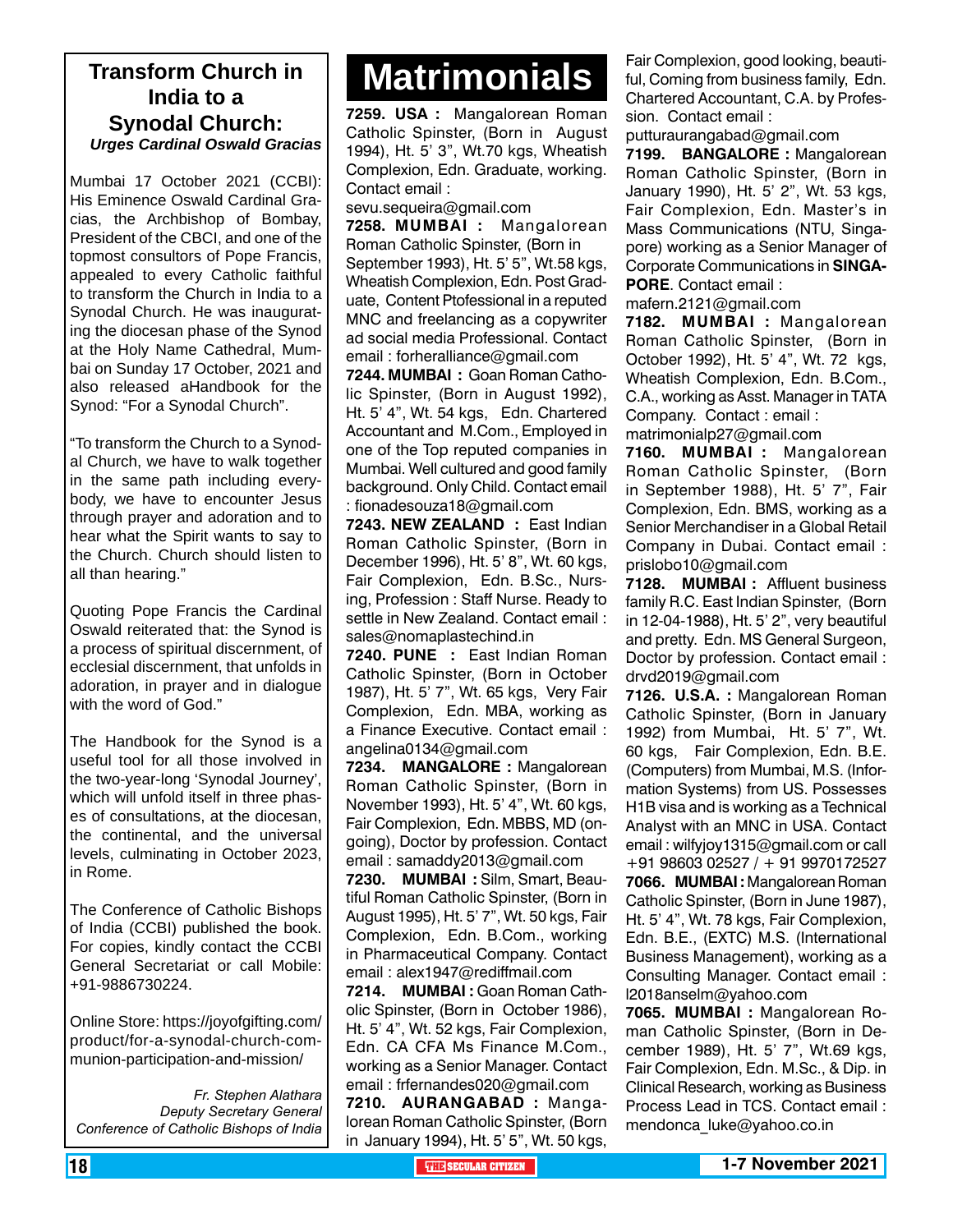# **Inviting Proposals for CANADA Settled Indian Christian Brides & Grooms**

### **Grooms**

MC310508 - Age 39, Edn. BE/B.Tech. MC350723 - Age 34, Edn. B.Sc., Chef MC021335 - Age 46, Edn. BE/B.Tech. MC401574 - Age 30, Edn. BHMS/BAMS MC491764 - Age 31, Edn. MBA PGDM MC052036 - Age 32, Edn. BE/B Tech. IT MC192449 - Age 48, Edn. CA, CPA, CGA MC182574 - Age 34, Edn. BHMS/BAMS MC282592 - Age 34, Edn. BE/B Tech. IT MC152634 - Age 35, Edn. B Com. Banker MC172944 - Age 33, Edn. MBA PGDM MC112951 - Age 30, Edn. M Sc., EM

### **Brides**

FC222510 - Age 30, Edn. MBA PGDM FC341589 - Age 29, Edn. BE/B Tech.IT. MBA FC171624 - Age 29, Edn. BE/B Tech FC211590 - Age 30, Edn. MBA PGDM FC172191 - Age 28, Edn. B.A. B.ED FC112265 - Age 28, Edn. BA FC152266 - Age 28, Edn. MA., HR FC152344 - Age 27, Edn. B Com FC162750 - Age 26, Edn. MBA PGDM FC260690 - Age 32, Edn. M.Sc., FC310734 - Age 47, Edn. MBA PGDM FC330899 - Age 32, Edn. M Sc FC321665 - Age 31, Edn. BCA/BCS FC192735 - Age 34, Edn. B Com FC162752 - Age 37, Edn. MA FC122963 - Age 35, Edn. BSc., Nursing

All are well-placed and holding good positions in Canada.

Their further profile, photos and contacts are available at Royal Christian Family

Those willing to settle in Canada after marriage can contact : **Royal Christian Family, Tel.: +91 - 9820485389 / 9820473103**

# **You are Worthy**

Even if your skin is not flawless Even if your stomach is not flat Even if you do not fit into that little black dress Even if you do not get a promotion Even if you do not earn a six-figure salary Even if you are not able to cook a meal Even if you fail miserably at driving a vehicle Even if you are not able to find the right partner Even if there is none to call you a mom Even if the weight on the scale keeps rising Even if that little hair on your head is falling Even if you do not have a house of your own Even if all your business ideas are failing Even if the balance in your bank account is steadily falling Even if you find no friends to call your own Even if people do not turn to look at you when you enter Even if people do not turn to bid adieu when you walk out Even if you have 200 followers on Instagram Even if all your posts garner only ten likes. Even if you do innumerable mistakes. You are still worthy Your worth is defined by the one who created you.

You will always remain worthy.



### Keep Mosqueitos Away Use Medicated Mosquito Net **Sleep**



**Naturally no coil, no liquid, no chemical sprays only medicated mosquito net. use it for years**

**• Medicated mosquito net.**

- **You can use for 3-5 years. Safe for All.**
- **Manufactured as per WHOPES specification.**
- **No smell, no taste, any one can use.**
- **Available in Single & Double size Bed**
- **Provides long lasting protection against mosquitos and other insects.**

### **For Orders:**

**Call or WhatsApp: +91 - 9820485389 Email : secular@sezariworld.com**